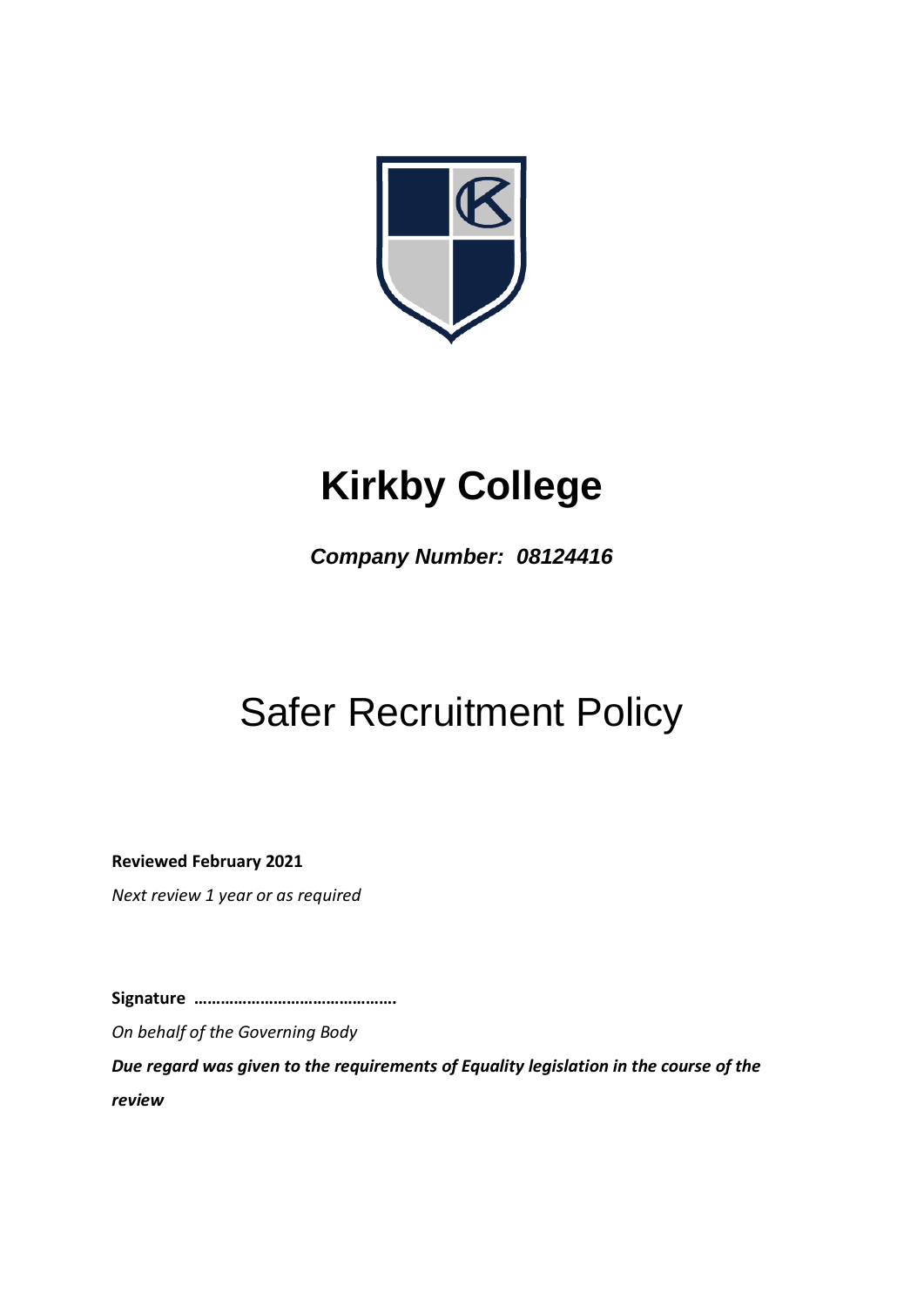## **Contents**

| 1.  | Introduction                                                                           | 3  |
|-----|----------------------------------------------------------------------------------------|----|
| 2.  | Scope and purpose                                                                      | 4  |
| 3.  | Roles and responsibility                                                               | 4  |
| 4.  | Regulated activity and Disclosure and barring service checks                           | 5  |
| 5.  | Safer recruitment                                                                      | 8  |
| 6.  | Advertising                                                                            | 8  |
| 7.  | Job Description                                                                        | 8  |
| 8.  | <b>Person Specification</b>                                                            | 9  |
| 9.  | Application form                                                                       | 10 |
| 10. | Shortlisting                                                                           | 11 |
| 11. | References                                                                             | 11 |
| 12. | Interviews                                                                             | 13 |
| 13. | Other selection methods                                                                | 14 |
| 14. | Pre- employment checks                                                                 | 15 |
| 15. | <b>Disclosure and Barring Service</b>                                                  | 15 |
| 16. | Process for DBS checks                                                                 | 16 |
| 17. | Disclosure and Barring Service (DBS) checks - new members of staff and volunteers      | 16 |
| 18. | Disclosure and Barring Service (DBS) checks - existing members of staff and volunteers | 18 |
| 19. | Offers of employment                                                                   | 18 |
| 20. | Additional note relating to Headteacher and Deputy Headteacher appointments            | 20 |
| 21. | Agency staff                                                                           | 20 |
| 22. | Use of Volunteers                                                                      | 20 |
| 23. | Single Central Register (SCR) of checks                                                | 20 |
| 24. | Record keeping and Data Protection                                                     | 21 |
| 25. | Handling of data                                                                       | 21 |
| 26. | Retention of Data for Successful applicants                                            | 21 |
| 27. | Induction                                                                              | 22 |
| 28. | Safe culture and on-going vigilance                                                    | 22 |
| 29. | <b>Breaches of the Policy</b>                                                          | 23 |
| 30. | Review of policy                                                                       | 23 |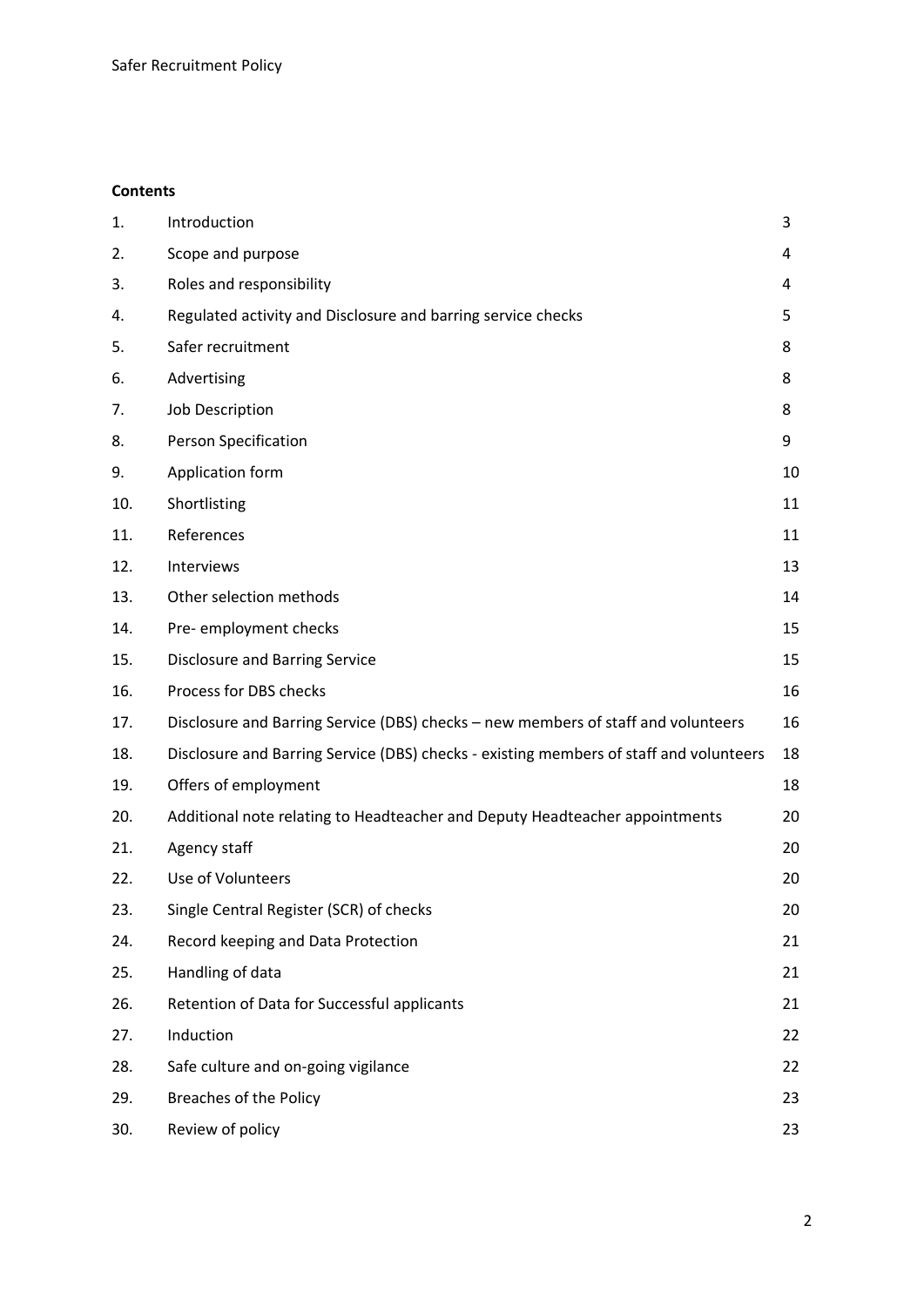#### **1 Introduction**

1.1 This policy sets out the approach that we take when recruiting members of staff and volunteers to posts involving work with children and vulnerable young adults.

All external vacancies will be posted on the Kirkby College Website www.kirkbycollege.org.uk Existing members of staff are encouraged to apply for vacant posts if they possess the appropriate qualifications, experience and skills for the role.

Any candidate with a disability will not be excluded unless it is clear that the candidate is unable to perform a duty that is intrinsic to the role, having taken into account reasonable adjustments. Reasonable adjustments to the recruitment process will be made to ensure that no applicant is disadvantaged because of their ability.

The Trust will comply with its legal obligations in relation to recruiting people to work and volunteer with children and vulnerable young adults in England and Wales

a) Recruiting the right staff in the right place at the right time is vital for our continued success in providing the highest standards of education to our students.

b) Not appointing the right people to our roles can have a negative impact on the performance of our organisation.

c) The Headteacher (in conjunction with the Business Manager) is responsible for deciding on the arrangements to recruit to any post within the academy. This is with the exception of the Headteacher and Deputy Headteacher roles where the Chair of Governors will take responsibility.

d) In carrying out our recruitment processes we are committed to the creation of a safe environment for our students by operating safer recruitment practices in line with the statutory requirements and guidance.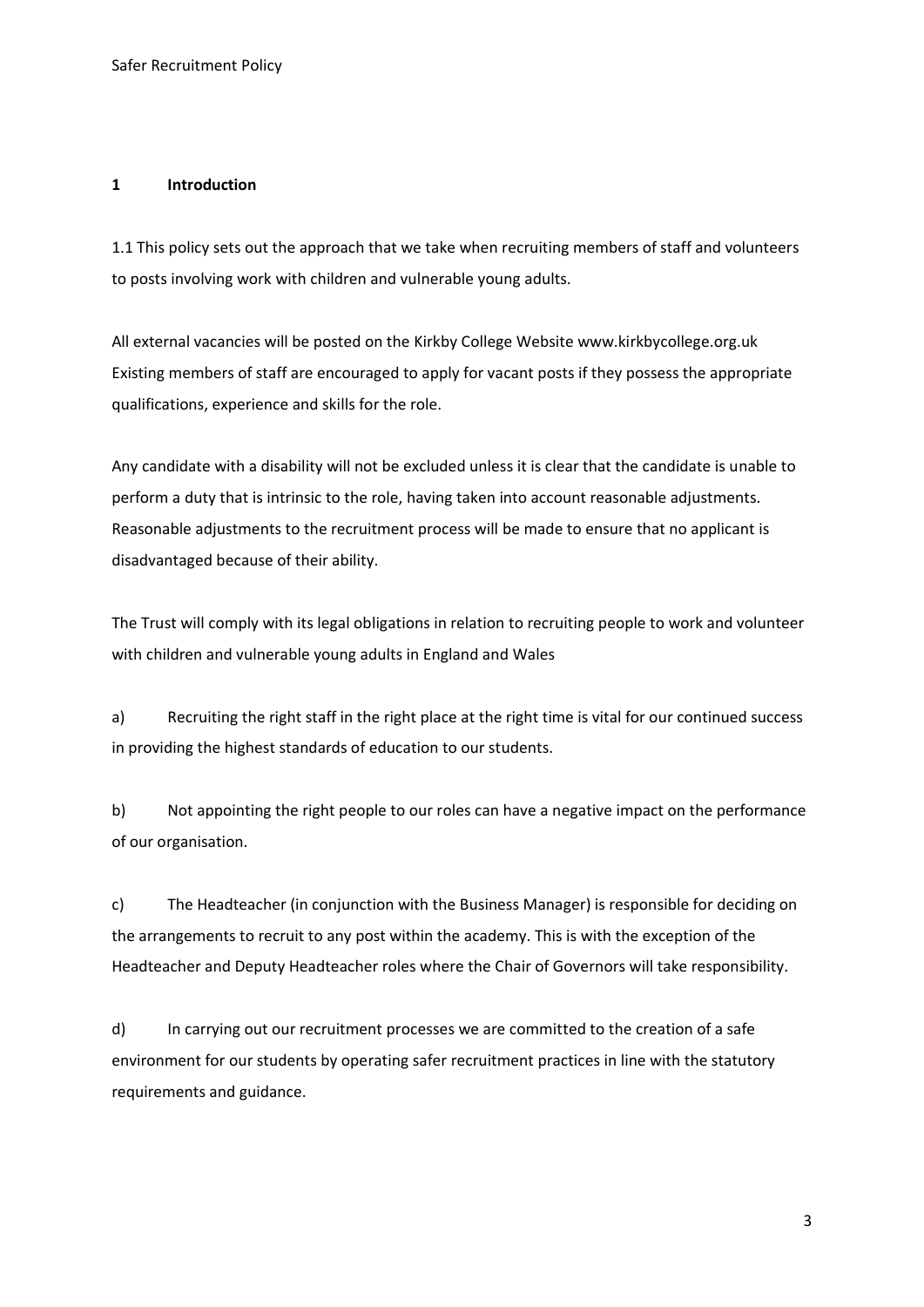e) We are also committed to ensuring that throughout our recruitment and selection processes no applicant is disadvantaged or discriminated against because of the protected characteristics of age, disability, gender, gender re-assignment, marriage or civil partnership, pregnancy or maternity, race, religion or belief and sexual orientation.

f) In the very exceptional cases where we are required to discriminate due to an occupational requirement this must be approved by the Business Manager who will provide reasons for this requirement.

g) Recruitment will be solely on the basis of the applicant's abilities and individual merit as measured against the criteria for the job. Qualifications, knowledge, experience and skills will be assessed at the level that is relevant to the job.

h) If an applicant makes the academy aware, at any stage of the recruitment process, that they have a disability then reasonable adjustments must be considered to ensure the applicant is not disadvantaged by the process.

## **2 Scope and purpose**

2.1 It is essential that, as part of the responsibilities highlighted above, all organisations that employ staff or engage volunteers to work with children adopt a consistent and rigorous approach in their recruitment and selection processes with the aim of ensuring that those recruited are suitable for such an important and responsible role.

2.2 The intention of this policy is to ensure that all stages of the recruitment process contain measures to deter, identify, prevent and reject unsuitable people from gaining access to students within the organisation. The policy and the practical implementation of recruitment and selection processes also aim to meet all legislative requirements as highlighted above, any statutory or other guidance that may from time to time be issued in order to keep children safe and safer recruitment in education, as well as principles of general good practice.

#### **3 Roles and responsibility**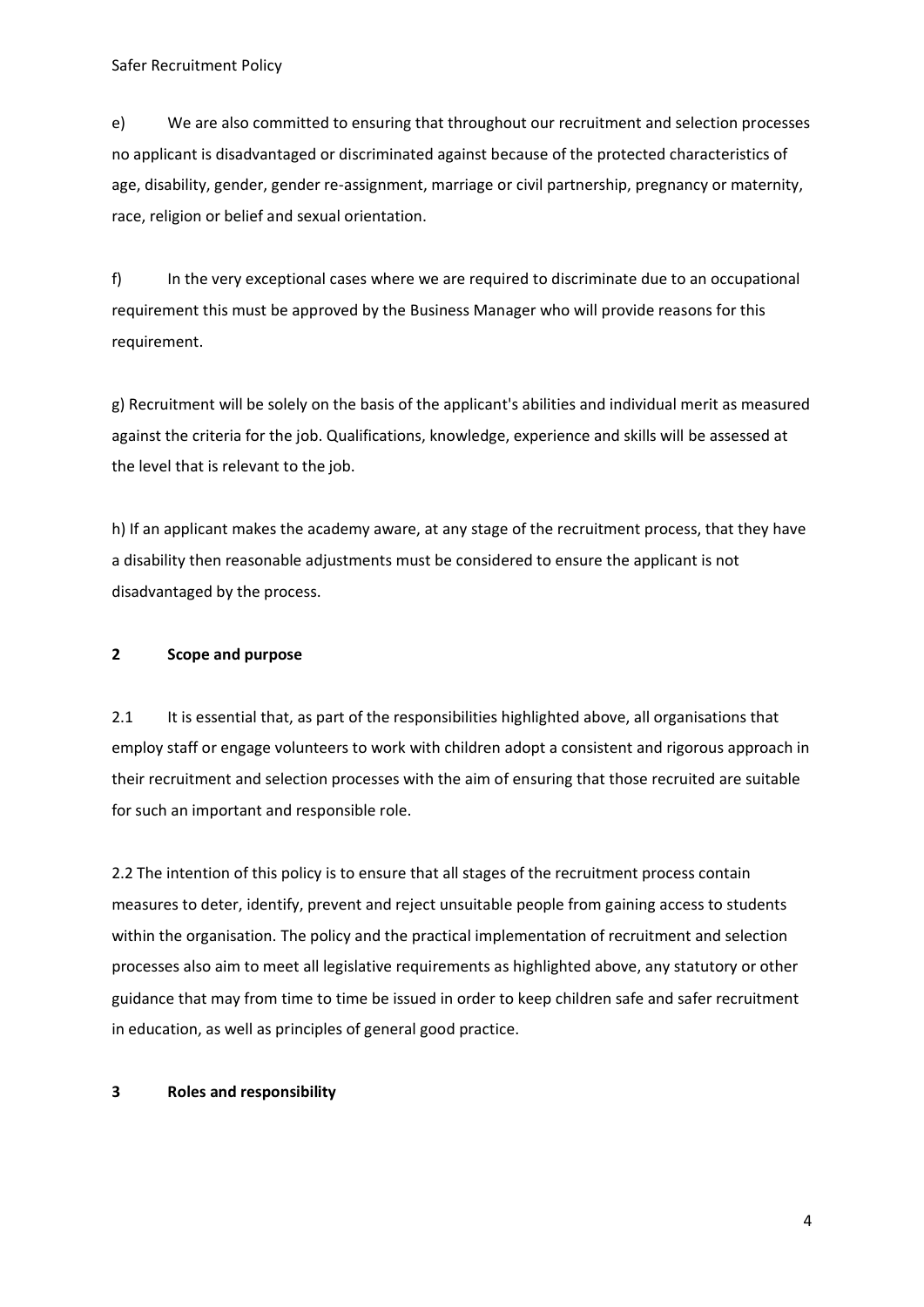The Trust has overall responsibility for the effective operation of this policy and for ensuring compliance with the relevant statutory framework. The Trust has delegated day-to-day responsibility for operating the policy to the Headteacher.

### **4 Regulated activity and Disclosure and barring service checks**

4.1 Organisations providing 'Regulated Activity' in relation to children and young people have specific responsibilities for carrying out appropriate pre-employment checks, including Enhanced Disclosure and Barring Service (DBS) with Barred List check, when recruiting paid members of staff and workers, as well as Academy Committees and Trustees.

Other people coming into such an organisation (e.g. volunteers) with access to children may not be in regulated activity – if they are 'adequately supervised' when carrying out an activity with children which would be regulated activity when unsupervised. The Trust is responsible for continuing vigilance in relation to staff and workers and any others coming onto the premises, and/or with access or opportunity for contact with the students, at all times.

Kirkby College will act in accordance with the statutory requirements regarding 'Regulated Activity' relating to children which can be defined as follows:

'Unsupervised activities in any setting – including teaching, training, instructing, caring for supervising, providing advice/guidance on well-being or driving a vehicle only for children':

a) Work for a limited range of establishments (specified places) with the opportunity for contact, e.g. schools, colleges, children's homes, children's centres, childcare premises (but not work by supervised volunteers)

b) Relevant personal care or health care by or supervised by a professional, even if done only once. ('personal care' means helping a child, due to age, illness or disability, with eating, drinking, toileting, washing, bathing or dressing; 'health care' means care for children provided by, or under the direction or supervision of, a regulated health care professional).

c) Registered child-minding and foster carers.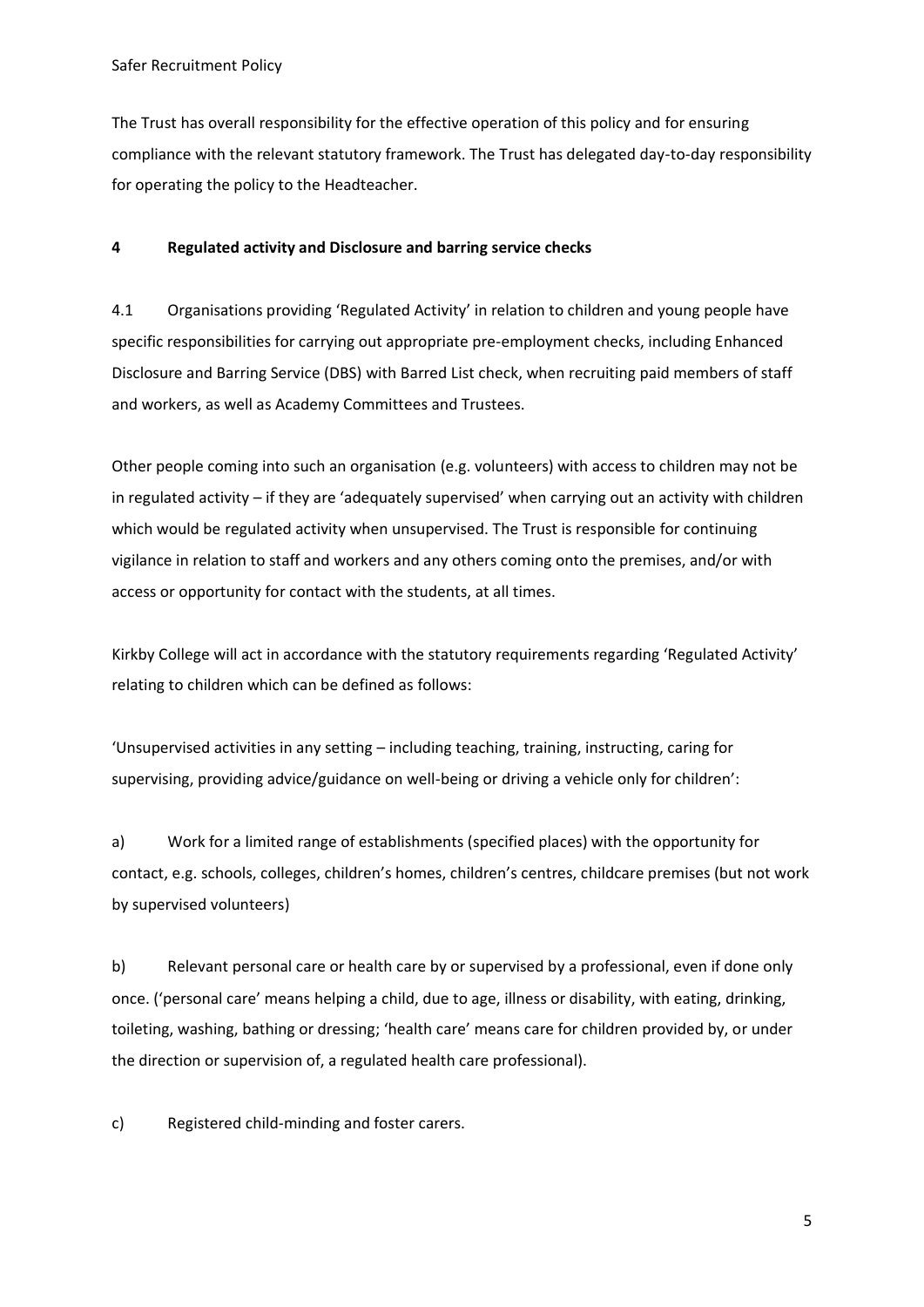Work/activities in (a) and (b) above must be carried out 'regularly' to be included within regulated activity. 'Regular' means carried out by the same person frequently (once a week or more often) or intensively (on 4 or more days in a 30-day period) or overnight (if carried out – even once - at any time between 2am and 6am and with an opportunity for face-to-face contact with children). Day to day management or supervision on a regular basis of a person providing the above regulated activity for children is also within the definition of regulated activity for children.

Regulated Activity (RA) excludes family and personal, non-commercial arrangements

4.2 All members of staff and paid workers and similar educational establishments providing education are in regulated activity. We will ensure that an Enhanced DBS with Barred List check is in place. This will include all categories of staff and workers, as all, even if not directly involved in teaching or supervising children, will have the opportunity for contact. This will also normally include Agency supply workers. For visiting staff/workers, such as supply workers in RA, it is for the providing organisation to carry out checks - the 'hirer' we will then obtain written confirmation for our Single Central Register (SCR).

4.3 Supervised volunteers, including Academy Committee members, trustees, etc. are not normally in RA. However, it is for the Trust to decide and will depend upon whether they are being 'adequately supervised' in accordance with statutory supervision guidance published by the DfE. If such persons are adequately supervised when carrying out an activity that would fall within RA if not so supervised, then they will not be in RA. Otherwise, if not adequately supervised, they are in RA. For volunteers, including Academy Committee members and others who are not in RA, an Enhanced DBS check WITHOUT a Barred List check may be obtained.

4.4 Contractors carrying out work of a temporary or occasional nature, e.g. maintenance (but not teaching, training etc) are not normally in RA. However, for long-term regular contracted work a decision needs to be made about whether individuals have the opportunity for contact (e.g. in a similar way to school site staff) and can be deemed to be in RA. Decisions must be made on a caseby-case basis, taking into account the relevant and prevailing circumstances at the time. Generally, contractors not checked by their employers must be supervised.

4.5 As trainee teachers can undertake regulated activity, sometimes unsupervised, an enhanced DBS certificate and barred list check must be obtained. Where trainees are salaried (employed) this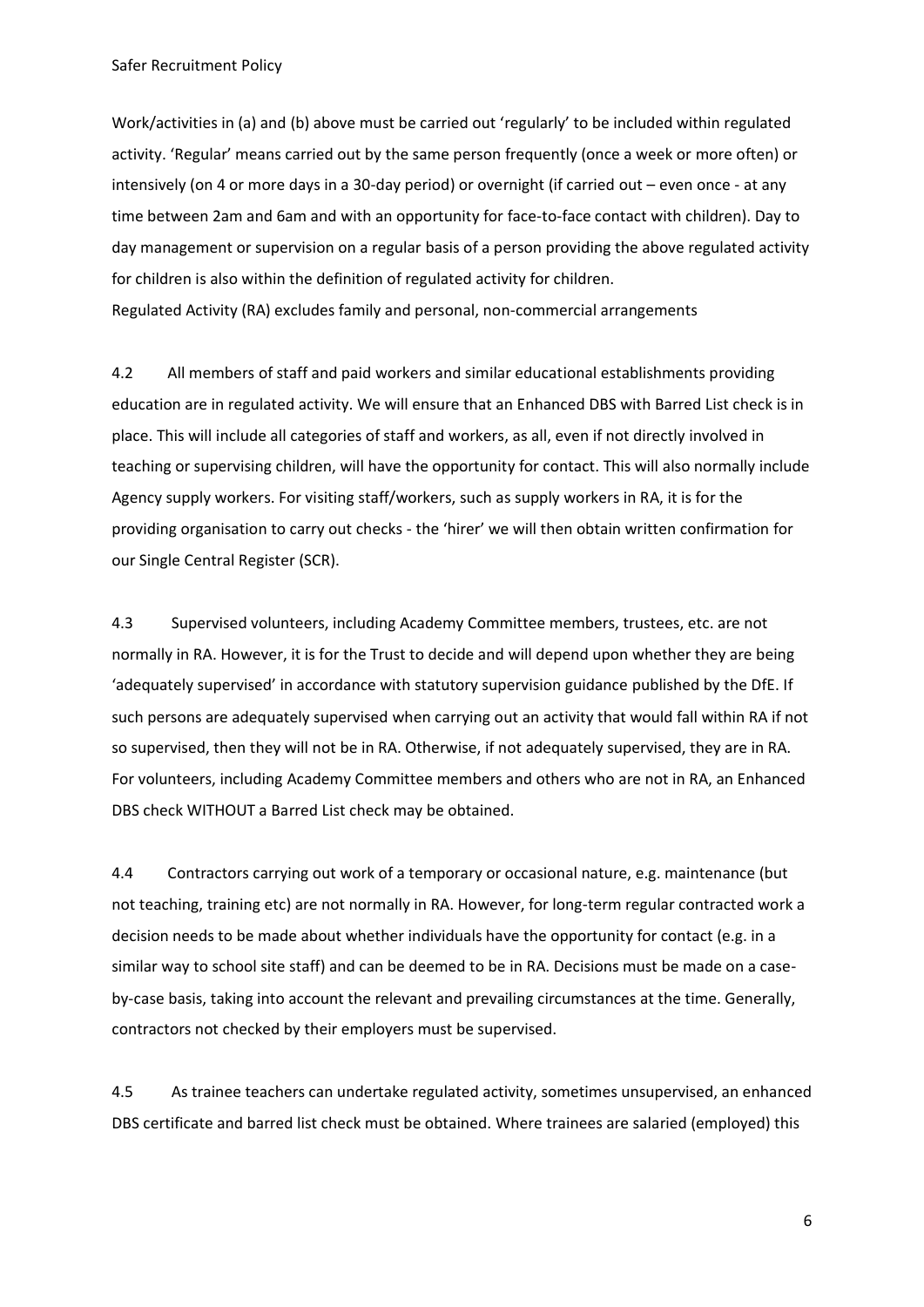is the responsibility of the employer. Where trainee teachers are fee-funded it is the responsibility of the initial teacher training provider to carry out the necessary checks.

4.6 Barred List checks by the DBS will be required on some people who supervise a child under the age of 16 on a work experience placement. Consideration will be given to the specific circumstances of the work experience, in particular whether the person providing the 7 teaching/training/instruction/supervision to the child will be unsupervised and providing the teaching/training/instruction frequently (at least once a week or on more than three days in a 30 day period, or overnight). If the person working with the child is unsupervised and the same person is in frequent contact with the child, the work is likely to be regulated activity. If so, the employer providing the work experience should be asked to ensure that the person providing the instruction or training is not a barred person.

4.7 If an activity undertaken by a child on work experience takes place within the Trust, and gives the opportunity for contact with children, this may itself be considered to be regulated activity. In such cases, where the child is 16 or over, the work experience provider should consider whether an Enhanced DBS check should be requested for the child/young person in question. DBS checks cannot be requested for children/young people under the age of 16.

There is no entitlement to request DBS or Barred List checks on visitors (e.g. children's relatives or other visitors attending a sports day). A professional judgement must be made at the relevant time about the need to escort or supervise them.

4.8 The DfE's factual notes on 'Regulated Activity in relation to Children: Scope' and 'Statutory Guidance: Regulated Activity (Children) – Supervision of Activity with Children which is Regulated Activity when Unsupervised' are available on the Department for Education website to provide full information and guidance on Regulated Activity and Supervision. Supervision guidance is also included within the document 'Keeping Children Safe in Education'.

4.9 The Trust will take appropriate steps to ensure that all those members of staff, paid workers and any others deemed to be in regulated activity, are subject to the highest level of checks including, for new recruits, a full Enhanced DBS with Barred List Check, or as required at the time of recruitment. Others not in regulated activity will normally be required to undergo an Enhanced DBS without Barred List check if they have regular involvement with students but are adequately

7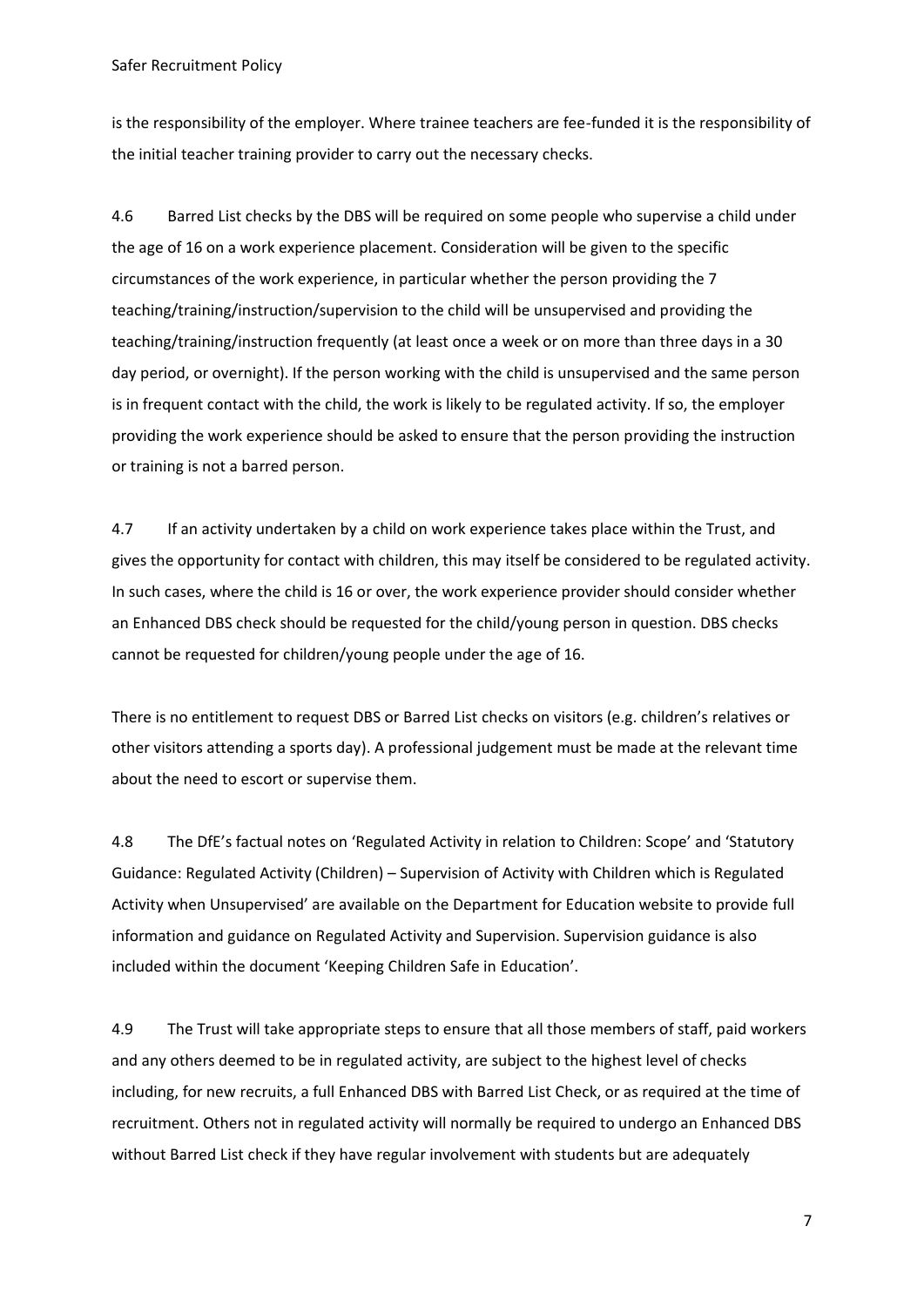supervised. However, if they are carrying out ad-hoc or one-off volunteering activities etc., they will not normally be subject to an Enhanced DBS check (see below 'Use of Agency Workers' and use of 'Volunteers').

For any persons deemed not to be in regulated activity, steps will be taken to ensure that adequate supervision and/or protocols to ensure the safety of students at all times, are in place, in accordance with statutory guidance and general good practice. An appropriate level of checks, in addition to the requirements set out above, will be carried out in relation to all new recruits.

### **5 Safer recruitment**

5.1 All recruitment must be in line with this policy to ensure that we identify, deter and prevent people who pose a risk of harm from working with our students.

5.2 The recruitment of all applicants and volunteers must, without exception, follow the processes of safer recruitment. All offers of employment will be subject to us being satisfied that the applicant or volunteer is a suitable person to work with children and young people.

5.3 Any person involved in recruiting must read the 'Keeping Children Safe in Education' (2019) guidance or updated statutory guidance produced by the Department for Education (DfE). d) All recruitment must be planned to ensure that there is adequate time available to recruit safely.

5.4 Any person who becomes aware that this policy is not being followed during recruitment must inform the Headteacher immediately.

5.5 All of the checks described in Sections 11 and 12 must be carried out and have been determined as satisfactory before an applicant can start their employment with the Trust.

## **6 Advertising**

6.1 Any vacant position will normally be advertised via the appropriate channels to ensure the most appropriate field of applicants is obtained.

## **7 Job Description**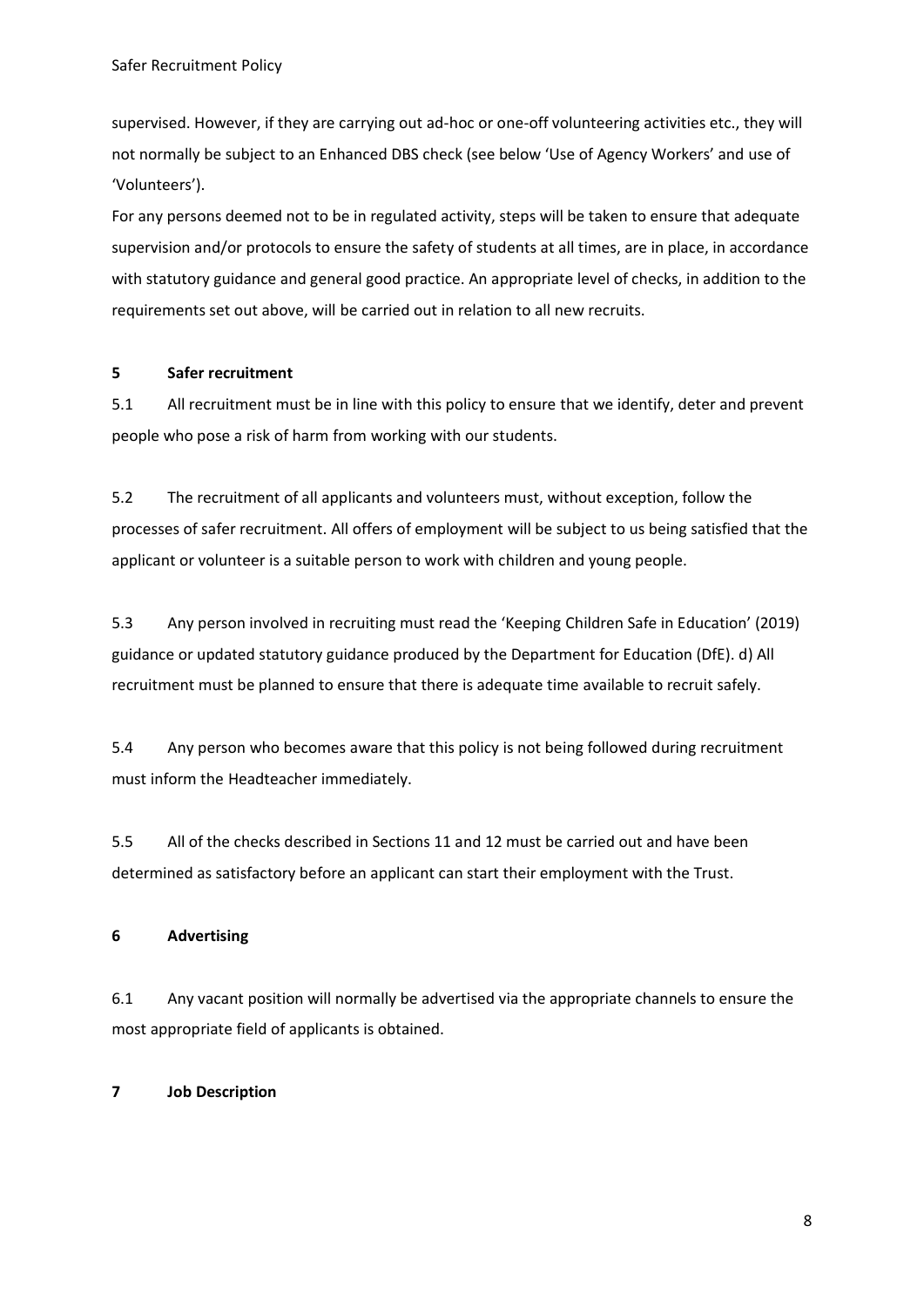7.1 When a vacancy arises due to a member of staff leaving or moving to a different role, it cannot be assumed that a 'like for like' replacement is required. A review of the job description may highlight the fact that the existing role no longer meets current needs. Therefore, the requirements for any replacement or new role will be analysed prior to drawing up the Job Description and Person Specification which define the role.

7.2 A job description will be required for all posts which describes the duties and responsibilities of the post. It must be up to date, accurate and specific to the role; it may need to reflect any local or national requirements e.g. the statutory School Teachers' Pay 9 and Conditions document sets out the contractual framework for all teachers in terms of their professional responsibilities and duties. The job description must also include a person specification which outlines all of the necessary skills, experience, qualifications and knowledge requirements for the post.

### **8 Person Specification**

8.1 The person specification describes the profile of the ideal person to fill the job requirements. It is essential to the recruitment and selection process as it is used to draw up the advertisement, shortlist and the interview and selection process. It sets out the criteria against which candidates will be assessed and includes the core areas for the focus of interview questions.

Person specifications will outline:

- Any qualifications required for the post
- Knowledge, skills and abilities required to carry out the duties of the post
- Any specific training requirements
- The need for awareness of, and commitment to, equal opportunities

8.2 All job descriptions and person specifications must make reference to the responsibility for safeguarding, health and safety at work and promoting the welfare of children.

8.3 The person specification will clearly indicate whether the stated criteria are:

a) Essential – relating only to those areas without which the job cannot be performed; or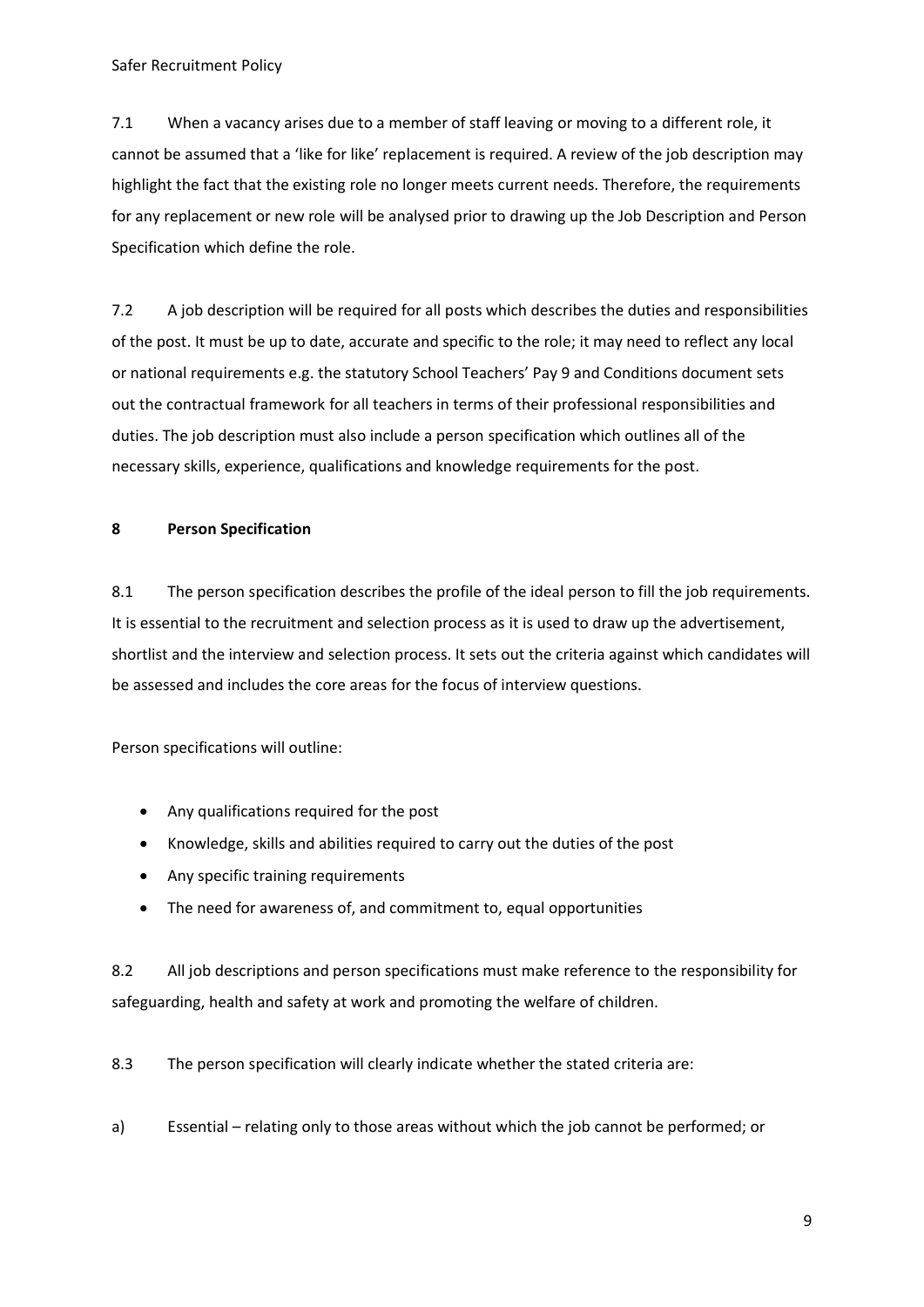b) Desirable – not essential to carrying out the duties, but which would be valuable. They may assist in the final selection process if several candidates all meet the essential criteria.

It will also indicate how the criteria will be tested, i.e. on the application form, at interview and/or through a task set as part of the selection process.

**9. Application form** 

9.1 All applicants are required to fill out our online application form ensuring detailed information, critical to the recruitment process, can be gathered from all applicants in a consistent format.

9.2 A suitably structured, pre-defined application form will be used for recruitment to all posts requiring specific information from all applicants. CVs will not be accepted.

9.3 The use of application forms will help to ensure that detailed information, critical to the recruitment process, can be gathered from all applicants in a consistent format.

9.4 Application forms used for all external recruitment will include:

a) Personal details including name, former names, current address, NI number and, for teachers, teacher reference number

b) Qualifications

c) Present (or last) employment and reason for leaving

d) Full history since leaving school - education, employment and any voluntary work, as well as an explanation of any gaps

e) Request for details of appropriate referees

f) The requirement for a personal statement addressing the criteria set out in the person specification

g) Explanation that the post is exempt from the provisions of Section 4 (2) of the Rehabilitation of Offenders Act 1974 by virtue of the Rehabilitation of Offenders Act 1974 (exceptions) Order 1975 and the requirement for a 'self-disclosure' – a signed declaration of any unspent and relevant spent criminal offences

h) The requirement for a declaration that all information provided is true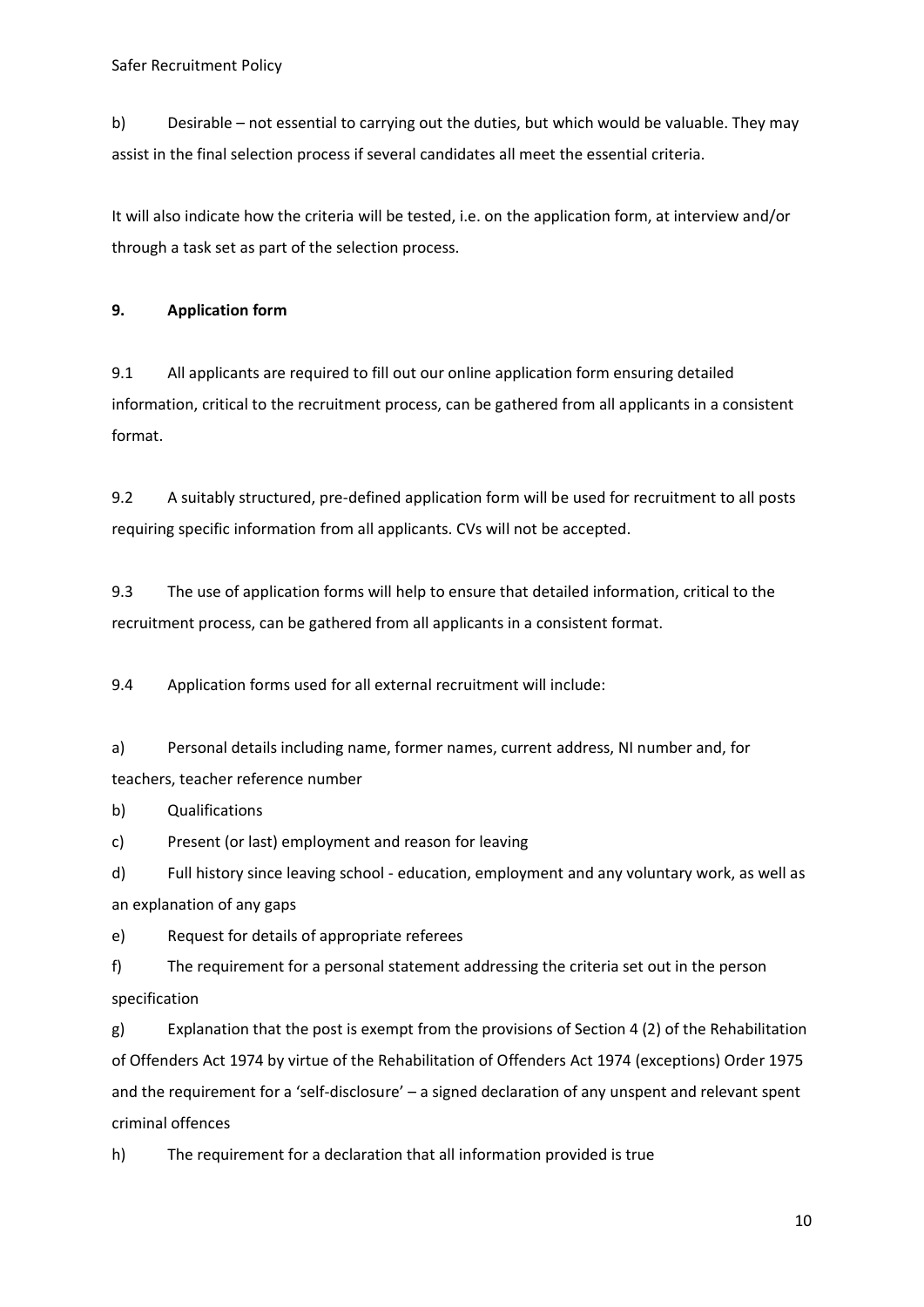9.5 Volunteers will be required to complete an application form in order to provide personal details, details of previous employment, voluntary work and other activities, general information about their reasons for applying for voluntary work and signed declarations about any criminal record and the accuracy of information provided.

## **10 Shortlisting**

10.1 Applicants will be short-listed against the requirements of the person specification. This will be carried out by the interview panel. The outcome of the short-listing process will be recorded and retained.

10.2 The short-listing panel are responsible for scrutinising the application forms and identifying any gaps in employment or other areas that may affect an applicant's suitability to work with children and young people. A satisfactory explanation for any concerns must be obtained from the applicant during the interview process.

## **11. References**

11.1 All offers of employment will be conditional upon receipt of at least two satisfactory written references. References will:

a) be requested for all shortlisted applicants for a teaching role

b) include the applicant's current or most recent employer and where an applicant for a teaching post is not currently employed as a teacher, will include the applicant's most recent employer as a teacher

c) ask the current employer for details of any disciplinary warnings which were current at the time of leaving

d) any disciplinary/capability action that is/was pending or unresolved

e) details of any expired warnings that relate to the safety and welfare of children or young people or behaviour towards children or young people

f) reason(s) for leaving if no longer in that employment

g) any convictions the referee may be aware of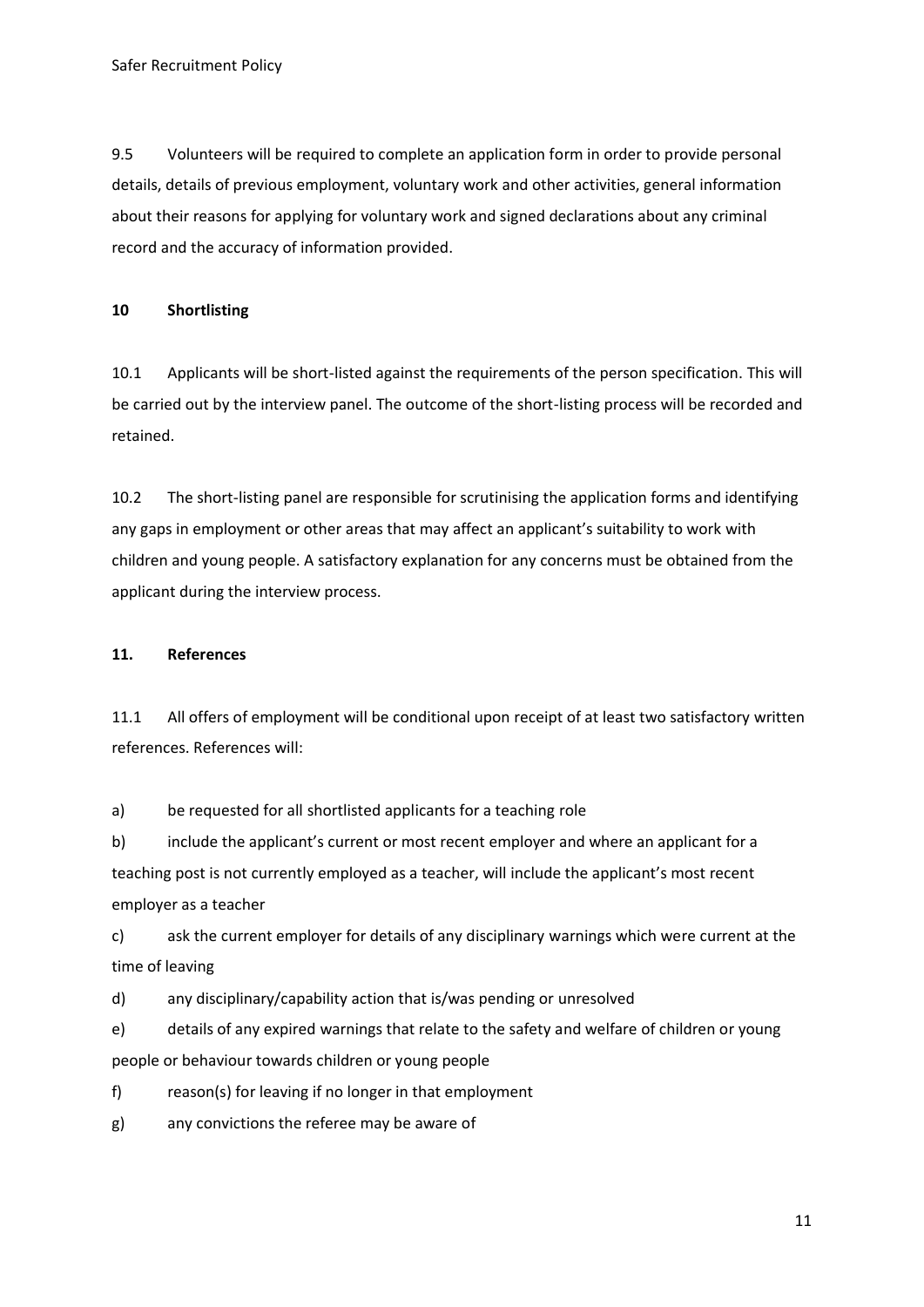h) whether the referee would re-employ and whether the applicant is recommended for the post

i) be directly from the referee

j) not be accepted if they are 'to whom it may concern' letters

k) request information on the applicant's suitability to work with children and young people

l) be requested before the interview; and be explored further with the referee and with the applicant during the interview if necessary

m) references requested prior to interview, or prior to a conditional job offer being made, will NOT ask about attendance or health-related matters. However, health-related questions may be asked of referees when a conditional offer of the post has been made. Therefore, a supplementary request for further information from referees may be made at that stage

n) where it has not been possible to obtain references before the interview any concerns that are subsequently raised will need to be resolved before the appointment is confirmed

o) in order to comply with the Equality Act 2010, information relating to sickness absence will only be requested after a conditional offer of employment has been made

11.2 Referees will be provided with a copy of the job description and person specification for the post.

11.3 Sometimes, a referee may not be willing to complete a standard reference questionnaire. This may be because a particular organisation has a policy of providing references only in a certain format, or because a standard reference has been agreed as part of a settlement (previously known as compromise) agreement. In these circumstances, it is at the discretion of the Trust to decide whether to accept this situation or to not proceed any further with the application. This may depend upon other information received or other checks that can be carried out.

11.4 The Equality Act 2010 limits the circumstances in which a prospective employer can ask health-related questions of either a referee or the applicant before a conditional job offer is made. Questions may only be asked at an early stage to:

- decide whether any reasonable adjustments need to be made for the applicant to be able to participate in the selection process
- decide whether an applicant can carry out a function that is essential (intrinsic) to the job
- monitor diversity among people making applications for jobs

12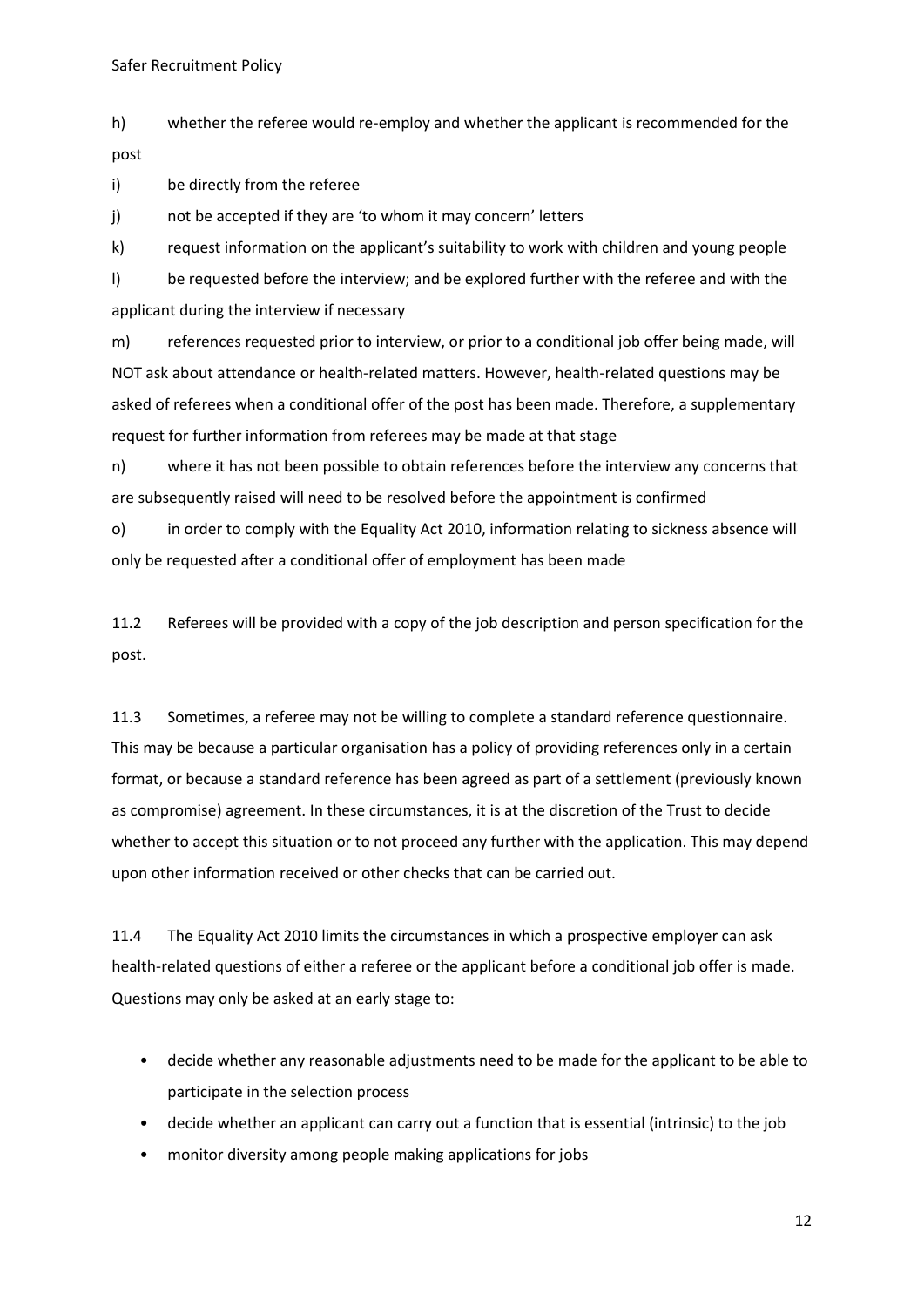- take positive action to assist disabled people
- clarify that a candidate does have a disability where the job genuinely requires the jobholder to have a disability
- 11.5 Where any of these circumstances apply, information will be provided in the recruitment materials, requested as part of the application form/process, and/or requested of referees, only as relevant to the circumstances:
	- a) References will be obtained prior to interview wherever possible and, on receipt, the interview panel and/or those who carried out the long/shortlisting will scrutinise the references
	- b) The interview panel will confirm whether or not all questions have been answered satisfactorily and whether there are any statements or issues that need to be further explored with the referee e.g. if answers provided are vague.
	- c) and compare the information provided by the applicant with that provided by referees.
- 11.6 Any inconsistencies, discrepancies or concerns will be followed up with referees and/or applicants prior to interview, or as part of the interview process, as appropriate.

#### **12 Interviews**

12.1 A face to face interview must take place for all applicants to all posts. The use of video conferencing, Skype, Facetime or other similar technologies is acceptable for a preliminary interview. However, candidates must be asked to attend a second interview in person.

12.2 All those involved in interviewing must be properly trained. At least one person on the interview panel must have successfully passed the appropriate safer recruitment training. Wherever possible all panel members will be involved throughout all stages of the recruitment and selection process but, in any event, a panel member trained in safer recruitment will be involved throughout.

12.3 The purpose of the interview is to assess the merits of each applicant against the job description and person specification to establish their suitability for the post and to work with children and young people.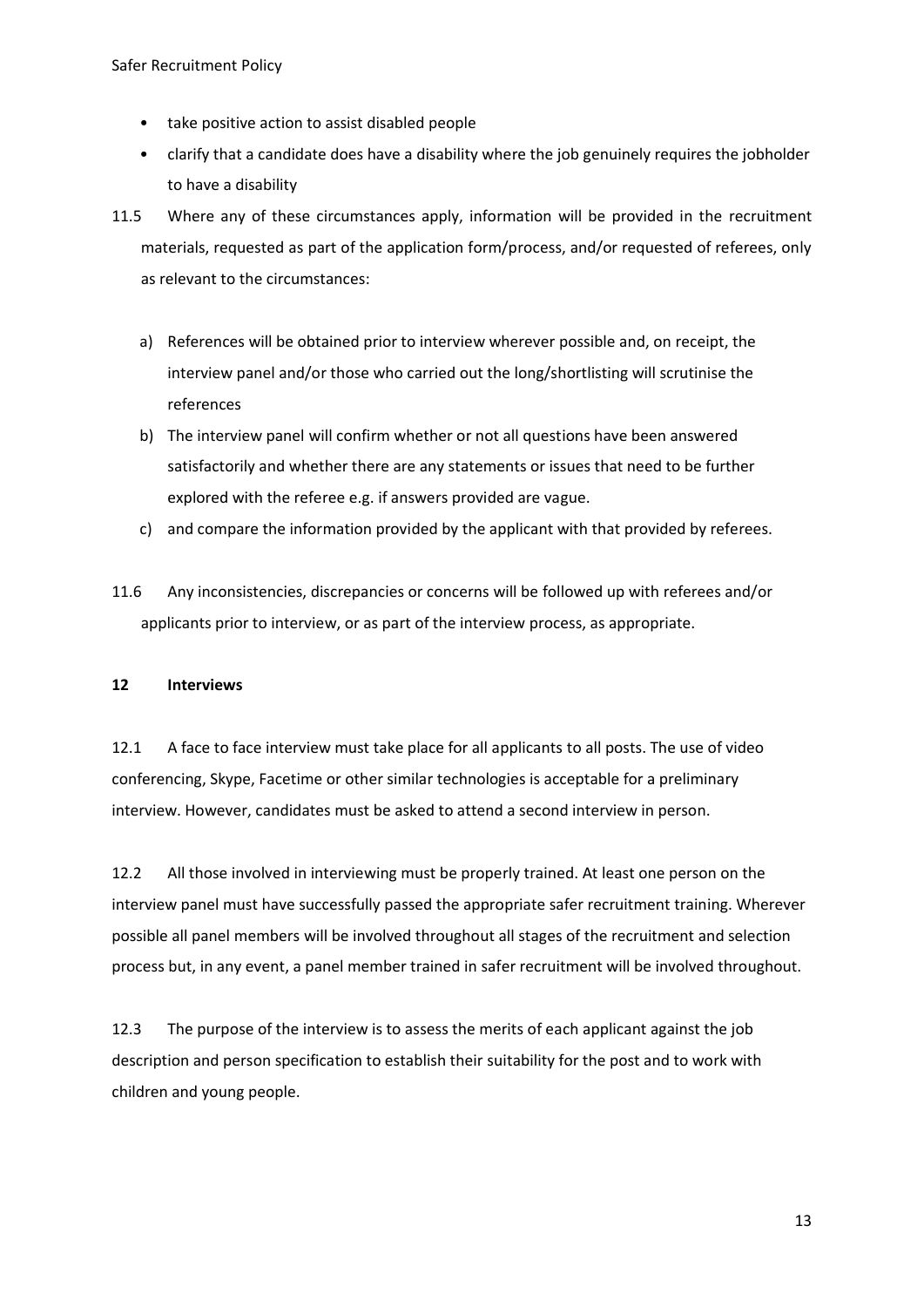12.4 Interviews should be conducted with a minimum of three interviewers on the panel to enable one interviewer to ask questions while other panel members assess the applicant, observe and complete the score sheets.

12.5 Before the interview commences the interview panel should have:

- prepared appropriate questions for the role
- prepared appropriate questions to test the applicant's suitability to work with children and young people

12.6 Identified any areas for further probing, e.g. if a criminal record or caution has been declared or if there are gaps in employment and to assess interaction and responsiveness to questions.

12.7 Agreed assessment criteria which reflects the person specification.

12.8 Decided a structure to the interview and established which member of the panel will ask which questions.

12.9 A set of common questions relating to the requirements of the post will be asked of each applicant. Their response will determine whether that is followed up with further questioning.

#### **13 Other selection methods**

13.1 Assessment and selection methods in addition to an interview are useful in obtaining a range of information about individuals, including assessing their interaction with others - adults and students - team work, skills and abilities to carry out particular tasks. In addition to a face to face interview with the interview panel a variety of other selection methods may be used, such as:

- One or more additional panel interviews (for example, a panel made up of students from one or various academies)
- A presentation
- In tray exercises, written tests and psychometric testing
- Role play
- Group exercises
- Data analysis exercises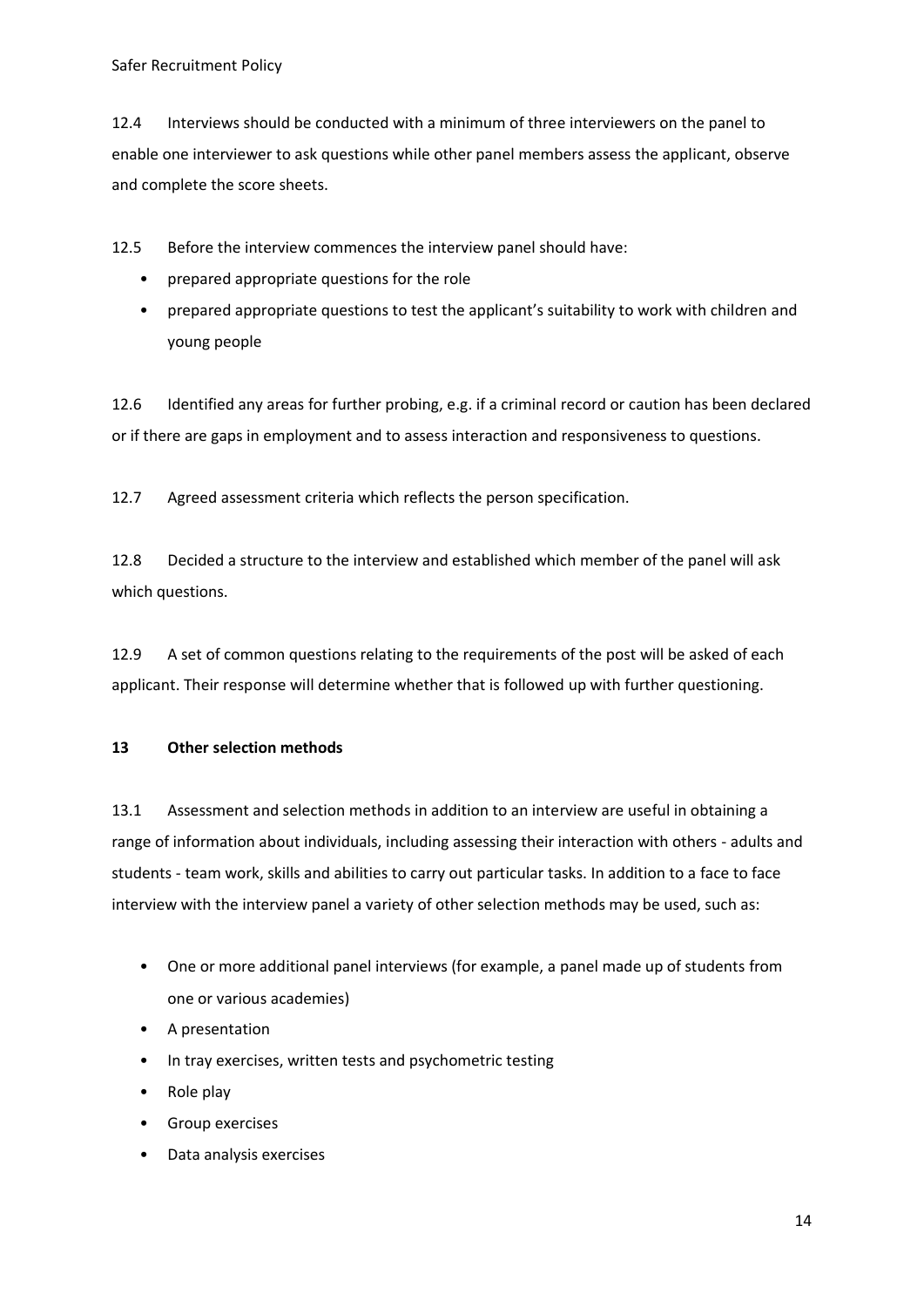- Observation (of teaching or an activity with a class or group of students or colleagues)
- Those responsible for deciding the arrangements for recruitment to a specific post will determine the selection method(s). They will be relevant and appropriate to the role and will be based on the requirements for the particular post as set out in the job description and person specification
- Candidates will be informed in advance if any selection methods are to be used in addition to a face to face interview and what these are

### **14. Pre- employment checks**

An offer of appointment to the successful applicant will be conditional upon the following:

- receipt of at least two satisfactory written references (one of which must be their current or most recent employer)
- verification of the applicant's identity, preferably from current photographic ID and proof of address
- verification of the applicant's medical fitness
- verification of qualifications where relevant
- verification of professional status where applicable. For teachers, this will include checking that the individual has the required teaching qualification and has successfully completed any statutory induction, if required, through the Teaching Regulation Agency (TRA) Employer Access Online System
- satisfactory enhanced DBS check
- for teachers, verification that they are not subject to a prohibition order by checking the TRA's Employer Access Online System
- a clear children's barred list check (except supervised volunteers)
- verification of right to work in the United Kingdom
- any further checks where the applicant has lived or work outside of the UK including receipt of criminal record information from overseas
- confirmation that the applicant is not disqualified or disqualified by association from providing childcare

## **15. Disclosure and Barring Service**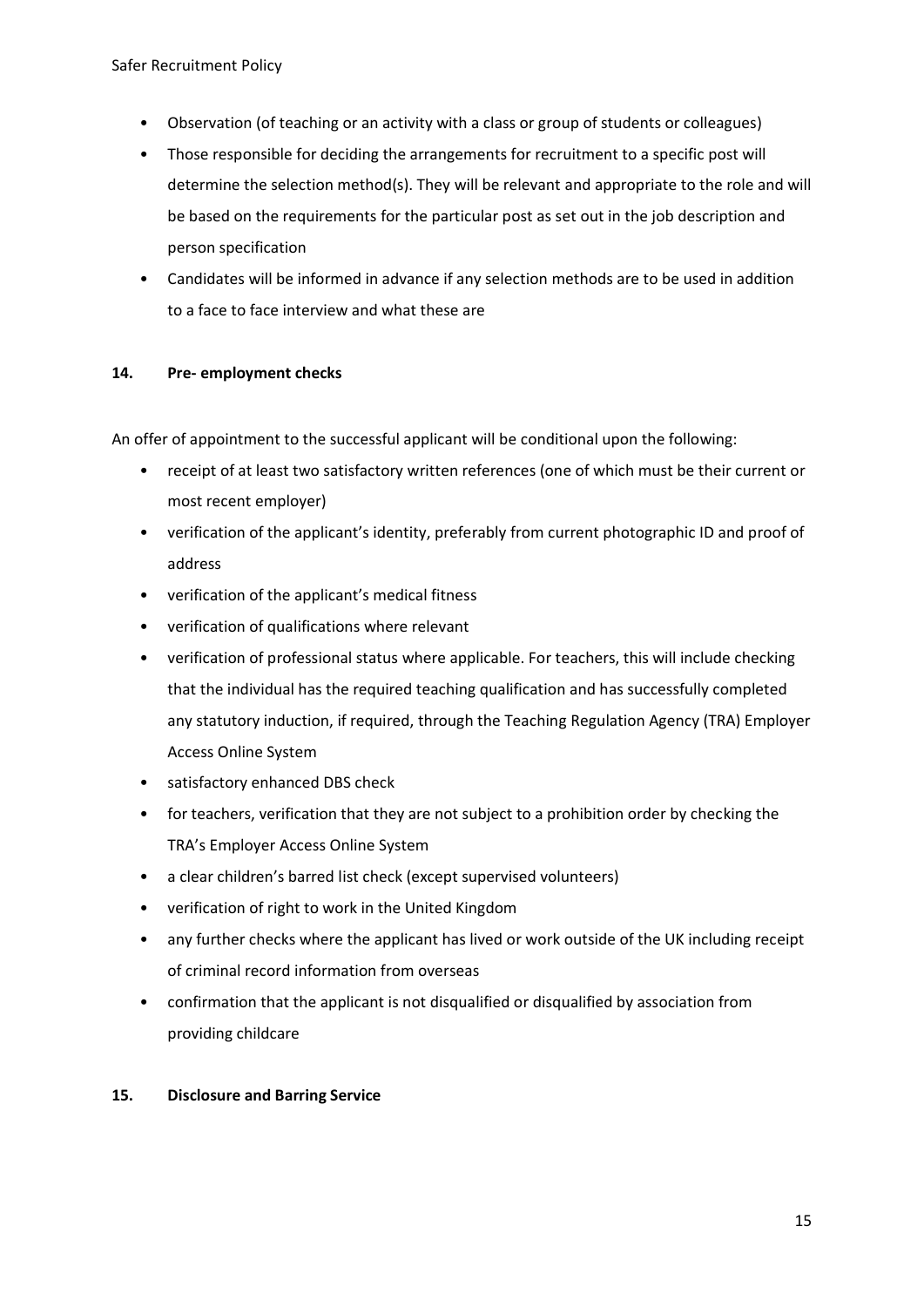The criminal record checking service allows employers to access the criminal record history of people working, or seeking to work in certain positions, especially those that involve working with vulnerable groups.

The Disclosure and Barring Service (DBS) helps employers make safer recruitment decisions and prevent unsuitable people from working with vulnerable groups, including children. It replaces the Criminal Records Bureau (CRB) and Independent Safeguarding Authority (ISA). The creation of the vetting and barring service was introduced under the Safeguarding Vulnerable Groups Act 2006.

## **16. Process for DBS checks**

16.1 Where the successful applicant has been working in a school or academy without a break in employment

If they already have a DBS certificate, they will not need to obtain another one as long as there has not been a gap in their attendance at their current school or academy. They have to declare any convictions or cautions they may have received since the DBS took place.

16.2 Where the successful applicant is moving from a different sector or has a break in employment

To enable the job applicant to carry out the DBS check the HR team will arrange for a link from Nottinghamshire County Council to be sent to the individual to complete an online application for DBS clearance. The individual is required to provide 3 forms of their identification for the Business Manager to verify their identity and to complete the process.

Once the check has been carried out, the DBS should send the certificate to the applicant. The organisation will ask the job applicant for sight of the DBS certificate and will retain the certificate number on our records.

Where the job applicant for the post is a member of the DBS update service, the organisation will, with permission, carry out a status check on any current certificate.

## **17. Disclosure and Barring Service (DBS) checks – new members of staff and volunteers**

Kirkby College Academy will carry out DBS checks as follows for new appointments, before the employee or volunteer starts work:

| Type of check                  | Type of check                 | Type of check |
|--------------------------------|-------------------------------|---------------|
| Employees who will be          | As an educational institution |               |
| engaging in regulated activity | which is exclusively for the  |               |
|                                | provision of full-time        |               |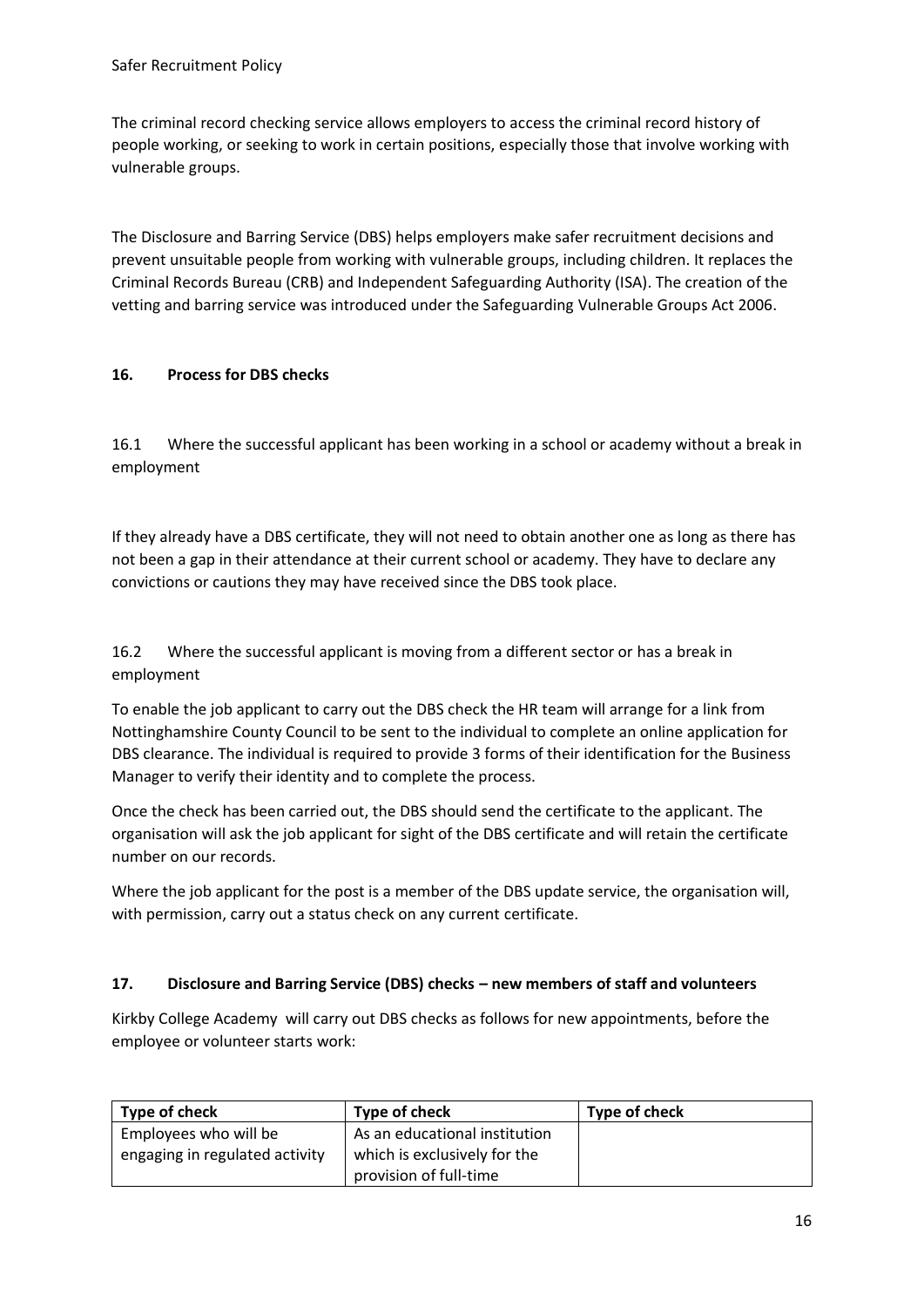|                         | on more than three days in<br>any period of 30 days.<br>or overnights<br>Note - personal care of a child<br>because of age, illness or<br>disability including physical<br>help with eating, toileting, |                                                                                       |
|-------------------------|---------------------------------------------------------------------------------------------------------------------------------------------------------------------------------------------------------|---------------------------------------------------------------------------------------|
|                         | washing, bathing, or dressing<br>is always regulated activity<br>regardless of how frequently it<br>is carried out.                                                                                     |                                                                                       |
| Unsupervised volunteers | As above                                                                                                                                                                                                | An enhanced DBS check with<br>children's barred list check will<br>always be obtained |

- In exceptional circumstances a new member of staff or unsupervised volunteer may be able to start before the enhanced DBS check has been received, but not before the children's barred list check has been completed and the Headteacher has authorised for the employee or volunteer to commence. The academy must ensure that appropriate supervision is in place until the DBS check has been received.
- DBS certificates will only be issued to the applicant. All applicants must produce the disclosure when requested to do so. The disclosure will be scrutinised to ensure it is authentic and to detect any fraud. The DBS disclosure date of the check must be recorded in the Single Central Record (SCR).
- Any applicant who refuses to produce their DBS disclosure will not be able to start work and the conditional offer will be withdrawn as satisfactory checks are not in place. Any volunteer who refuses to produce their disclosure will not be able to volunteer within the Trust.
- Applicants (free for volunteers) can have their DBS certificate kept up to date and take it with them from role to role where the same type and level of check is required. Applicants or volunteers should be asked if they have subscribed to this service. The cost of this service is £13 per year. The expectation is that individuals personally fund this if required. Where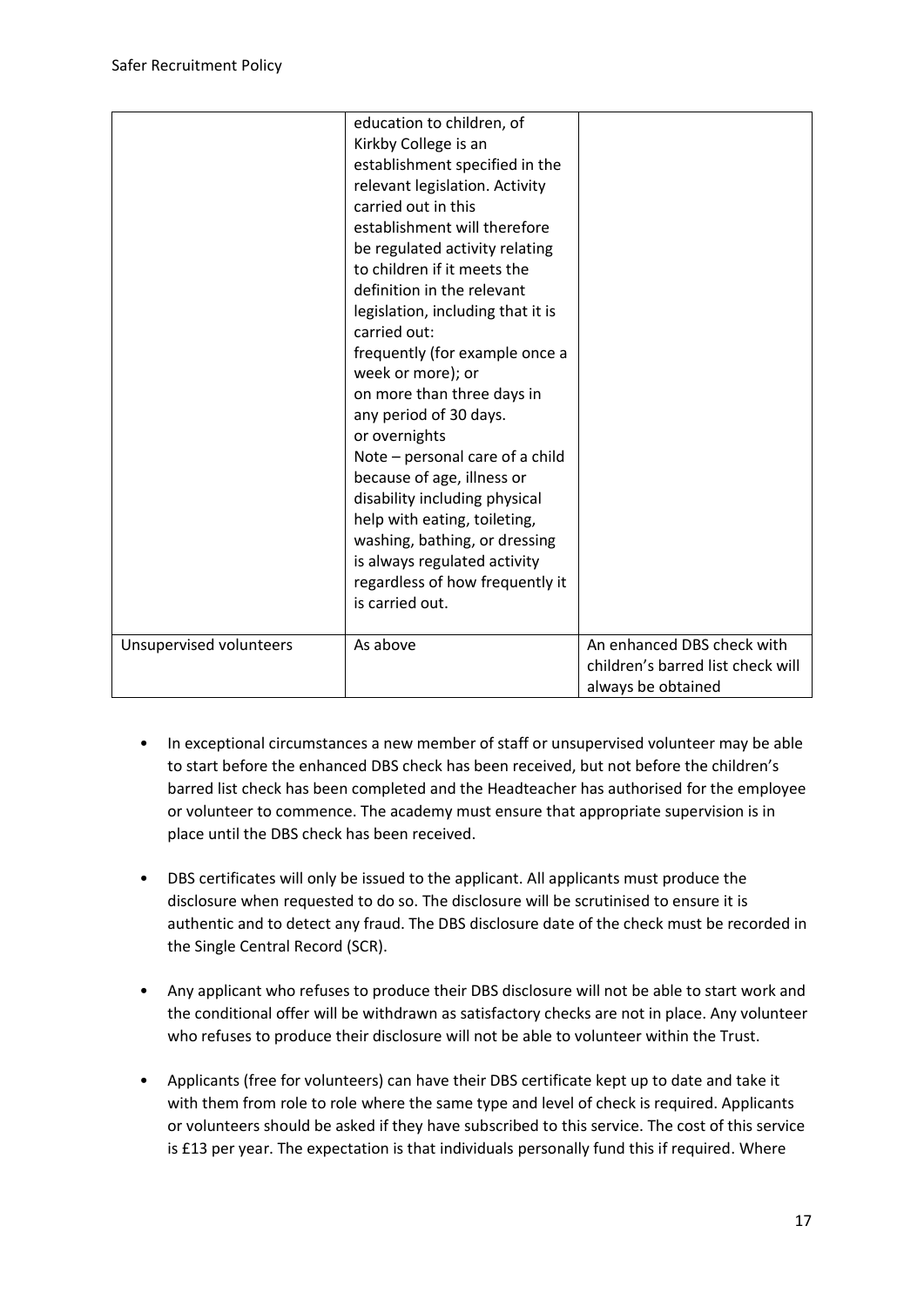the applicant or volunteer has subscribed they should provide the original disclosure document to be verified which will be checked online for any changes.

• Information relating to an individual's criminal record will only be shared with the relevant people to enable the trust to make a decision about their suitability to work with children and young people. It will be held for no longer than is necessary and will be processed in line with the Data Protection Act 2018.

## **18. Disclosure and Barring Service (DBS) checks - existing members of staff and volunteers**

An enhanced DBS check and a children's barred list check will be carried out for all existing staff and unsupervised volunteers where their contact with children or young people has increased from that at the time of appointment.

- An enhanced DBS and children's barred list check may be carried out on any staff member or unsupervised volunteer where the trust has concerns about an individual's suitability to work with children and young people. An enhanced DBS (no barred list check) may be carried out on any supervised volunteer where the academy has concerns about their suitability to work with children and young people.
- DBS certificates will only be issued to the applicant. We expect all applicants to produce the disclosure when requested to do so. Any existing member of staff who does not produce their DBS disclosure will be managed through the disciplinary procedure.
- All existing members of staff are required to inform the academy of any change in their criminal record. This includes convictions, cautions, arrests, and police investigations. The Trust may require all members of staff to sign a declaration on an annual basis that there has been no change in their criminal record. Action may be taken as a result of any change or any failure to inform the trust of any change.

## **19. Offers of employment**

- An offer of employment for a post involving work with children/vulnerable adults will be conditional on the job applicant satisfying the Trust's usual requirements for employment (for example to provide two satisfactory references and produce documentation establishing their identity and right to work in the UK).
- In addition, the offer of employment will be conditional, where required, on satisfactory completion of DBS checks, depending on the post in question. Where the job applicant refuses to agree to an application to the DBS or a DBS check is completed but the job applicant refuses to allow us to see the DBS certificate, they will be treated as not having satisfactorily completed the DBS check.
- No job applicant will be permitted to commence employment until all specified conditions are satisfied.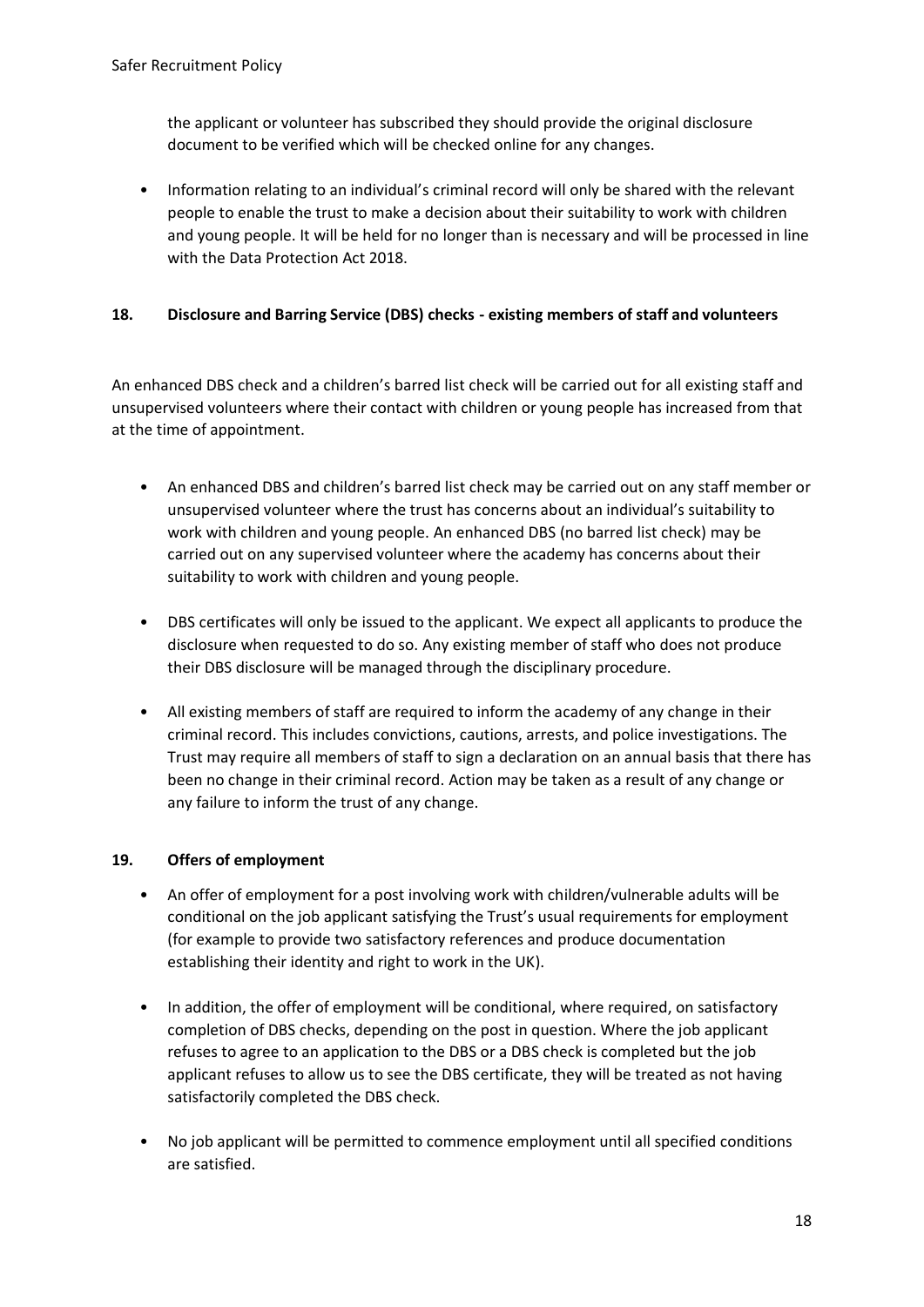- A satisfactory medical assessment is required
- The prospective member of staff not at any time being barred, either totally or to a limited extent, from employment or work involving regular contact with children, young persons or other vulnerable people, nor to any other relevant prohibition or restriction being applied to your employment.
- Proof of identity current photographic identification for example passport, driving licence and proof of address except where, in exceptional circumstances, none is available.
- Receipt of evidence to meet the requirements of the Immigration Act 2016.
- Not all criminal convictions will be a bar to employment. The results of a DBS check will be considered on an individual basis and the Diverse Academies will act in a proportionate manner when deciding whether or not to proceed with the appointment to the post in question. However, the protection of children/vulnerable adult is the organisation's primary concern
- A satisfactory Enhanced with Barred List check through the Disclosure and Barring Service (DBS) for the existence and content of any criminal record.
- The Enhanced check includes a check on Barred Lists of those considered to be unsuitable to work with children or other vulnerable people, as relevant, in regulated activity.
- The candidate will be asked if they subscribe to the DBS Update Service, in which case, following sight of the certificate and with their express permission, a real-time check online will normally be made to ascertain whether or not their status has changed. However, they may not subscribe to this service, so details of the application process will also be stated, together with a request that the candidate makes the certificate available for viewing as 20 soon as it is received by them. If in exceptional circumstances, an individual is required to start work before the full DBS check is completed, a separate Barred List check will be obtained prior to commencement.
- For teachers only the prospective member of staff not being subject to a prohibition order or interim prohibition order by the Secretary of State, pre-existing General Teaching Council for England or any other authorised Body.
- For teachers only (other than where appointed specifically as an unqualified teacher) initial and continued recognition as a qualified teacher (original copies of all relevant certificates will be required, including confirmation of the award of Qualified Teacher Status, as issued by the Department for Education (DfE) or other authorised Body; OR confirmation of the award of Qualified Teacher Learning and Skills status and membership of the Institute for Learning, as appropriate)
- Verification of other professional qualifications, where appropriate
- Successful completion of the Statutory Induction period for Newly Qualified Teachers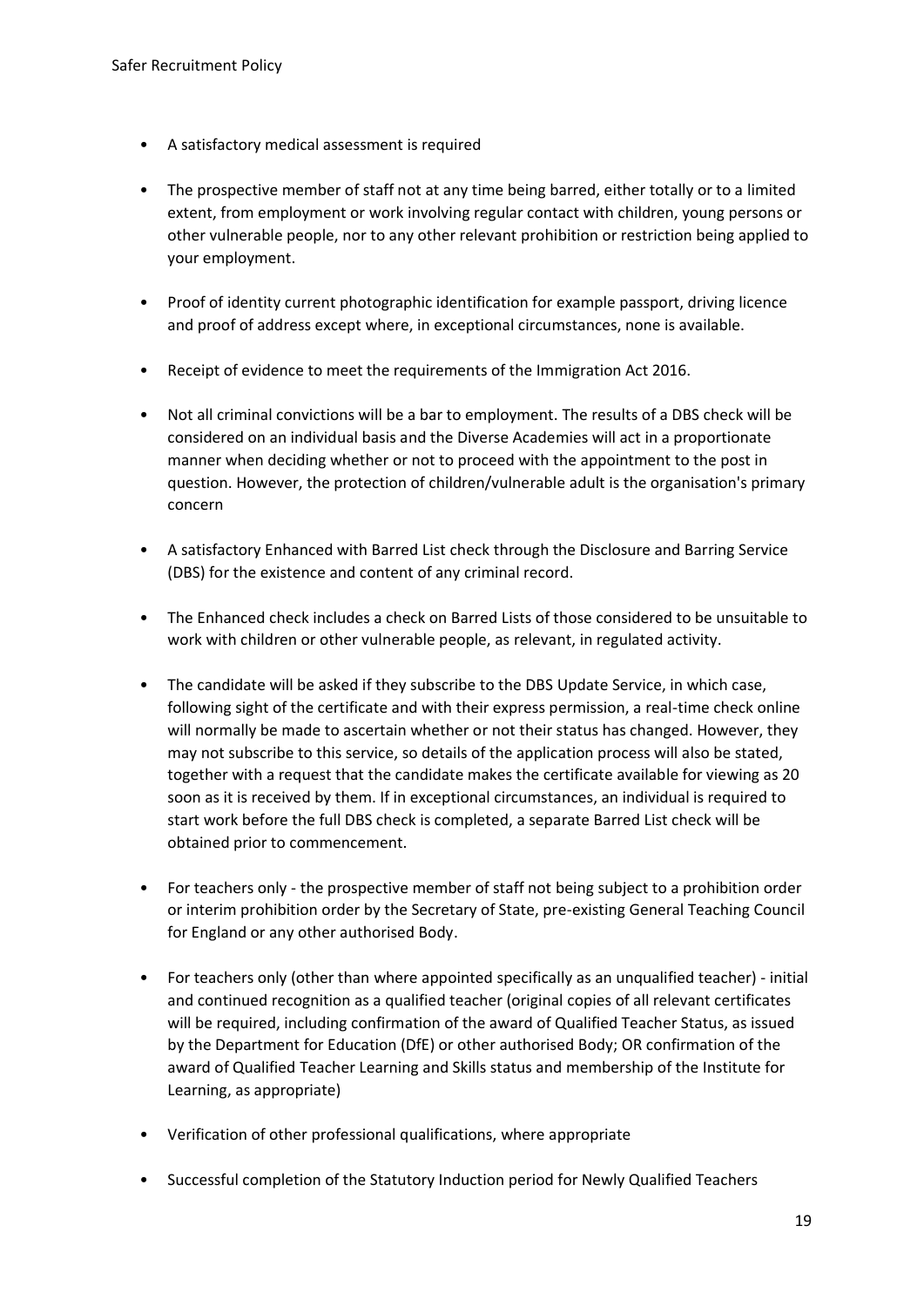- • All checks must be confirmed in writing, retained on the personnel file and recorded in the single central record (SCR). The Senior Designated Person for Safeguarding will liaise with the Business Manager on a regular basis
- Prospective members of staff who have lived or worked overseas will first undergo the same checks as all others. In addition, further additional check(s) considered necessary will normally include the requirement for a certificate or letter of good conduct and extra care will be exercised in taking up references
- Any verbal offer that may be made prior to a written conditional offer will also clearly state that the offer is conditional

## **20. Additional note relating to Headteacher and Deputy Headteacher appointments**

The School Staffing (England) Regulations 2009 require that any candidate selected by a Panel for a Headteacher or Deputy Headteacher position must be recommended to the full Academy Committee for appointment. In these circumstances, no conditional offer, verbal or otherwise, will be made to the preferred candidate until the full Academy Committee has formally approved the appointment.

Headteacher and Deputy Headteacher appointments require the involvement of the Chair of Governors and the Trustees.

## **21. Agency staff**

In the case of agency staff, Kirkby College must ensure that the arrangement with the agency imposes an obligation on the agency to carry out all recruitment checks including DBS and children's barred list checks that we would otherwise complete for its staff. The Trust must obtain written confirmation from the agency that these checks have been carried out and are satisfactory. Agencies will be required to complete a standard checklist before workers will be allowed in academies. The individual academy will check the identity of the person presenting themselves for work on arrival.

## **22. Use of Volunteers**

The principles of safer recruitment are the same. Students and young people will see volunteers in the same way as members of staff will assume, they are safe and trustworthy adults. Volunteers will also be subject to a checking process to ensure that they are safe to be in contact with students. The principles of safer recruitment will be applied whether an individual is paid on unpaid i.e. whether it is regular contact or 'one-off', whether they are supervised or unsupervised.

## **23. Single Central Register (SCR) of checks**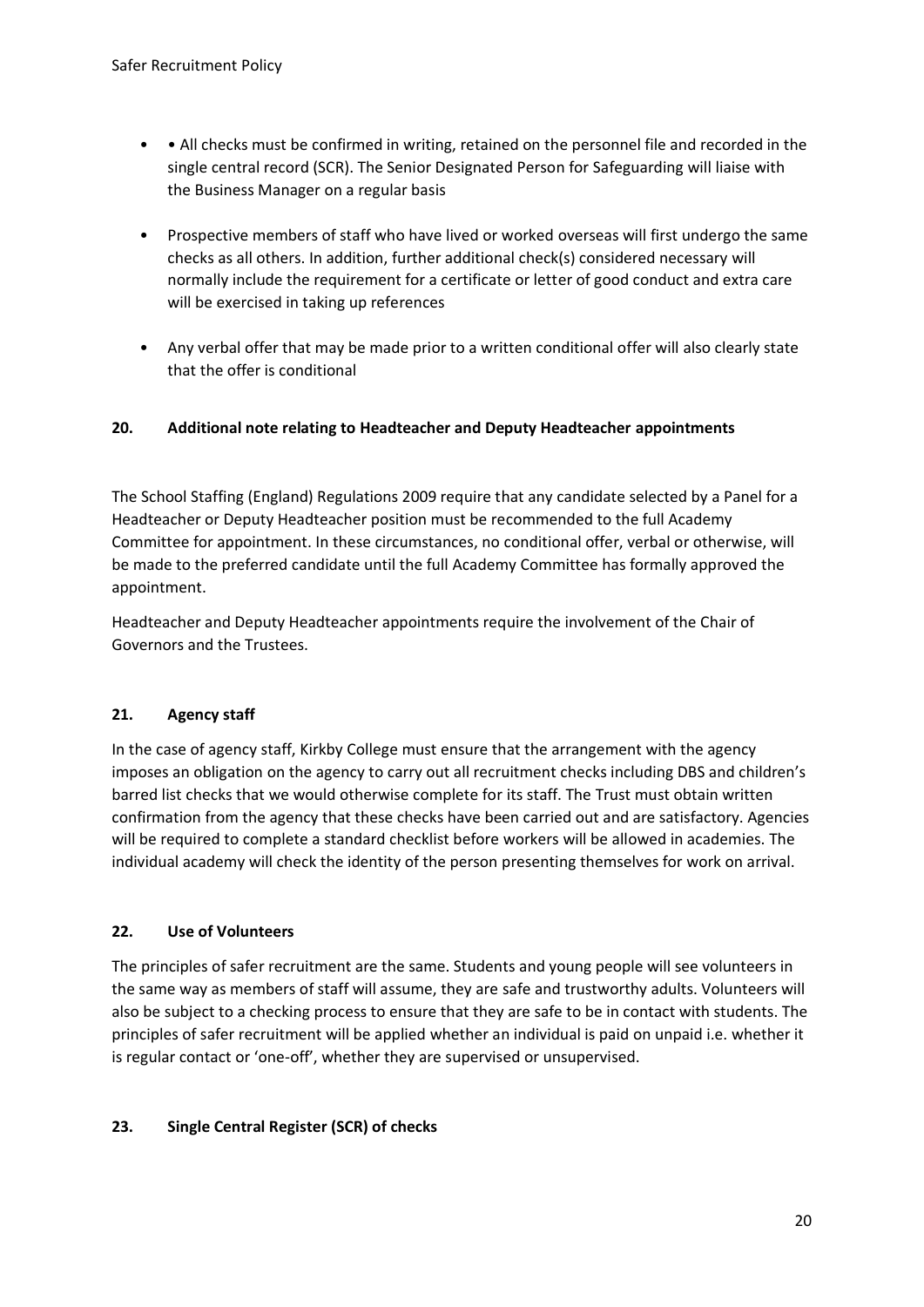23.1 The Trust will ensure that it complies with statutory requirements for information to be recorded and retained on its SCR of pre-employment checks carried out in relation to staff members in regular contact with children, including volunteers.

The information recorded on these persons is whether or not the following checks have been carried out or certificates obtained, and the date which clearance was obtained and completed, comprising of:

- Identity check
- Barred List check
- Enhanced DBS check
- Check to establish the person's right to work in the United Kingdom
- Prohibition from teaching check
- Check of professional qualifications
- Additional checks on people that have lived or worked outside the UK

23.2 There is no requirement to keep copies of DBS certificates, but the certificate date will be retained on the SCR and the disclosure number will be stored in the personnel file. A copy of the other documents used to verify the successful candidate's identity, right to work and required qualifications will be kept for the personnel file. Written confirmation that the necessary preemployment checks have been carried out will also be obtained from any Employment Agencies/Businesses and other Organisations supplying workers and attached to the SCR.

## **24 Record keeping and Data Protection**

All written records of interviews, application forms and reasons for appointment or nonappointment will be kept by the Business Manager for six months, unless a longer period can be justified by the Headteacher. Records will be treated as confidential and kept for no longer than necessary in accordance with the Data Protection Act 2018.

## **25 Handling of data**

- We are committed to ensuring that all information provided about an individual's criminal convictions, including any information released in disclosures, is used fairly and is stored and handled appropriately and in accordance with the provisions of the Data Protection Act 2018.
- Data held on file about an individual's criminal convictions will be held only for as long as is required for employment purposes and will not be disclosed to any unauthorised person.
- We are also committed to going through the proper DBS channels to establish whether or not an individual has a criminal record. We will not require job applicants or existing members of staff to use their subject access rights under data protection provisions to provide criminal record details unless this is required by law.

## **26 Retention of Data for Successful Applicants**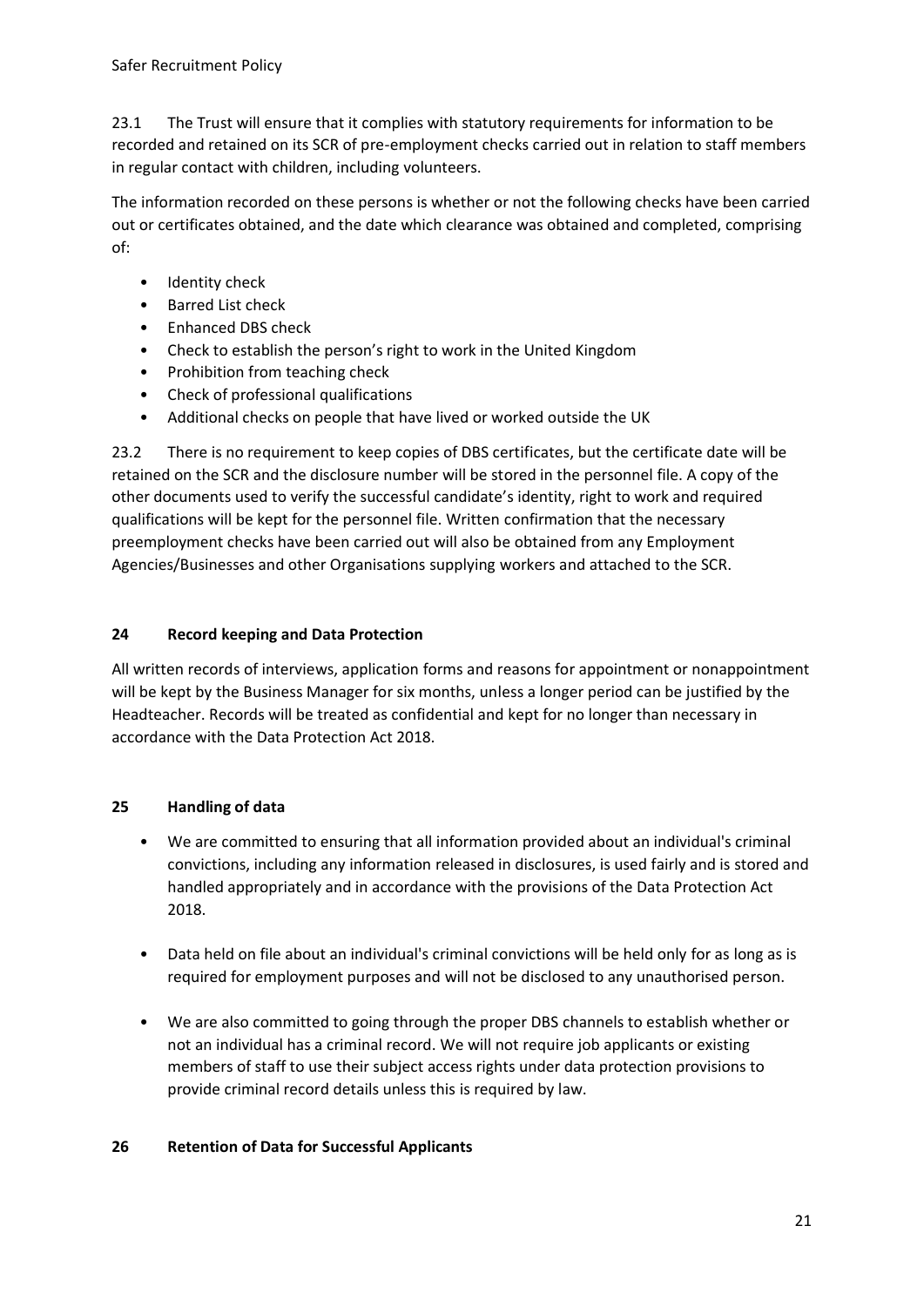26.1 The personnel records of all staff members will be retained for 7 years after they have left the employment. However, where a member of staff has been the subject of an allegation(s) the record will be retained at least until the accused has reached normal retirement age or for a period of 10 years if that is the longer. Following appointment data kept in personnel files will consist of, application form, references, pre-employment check data, job description and contract of employment.

26.2 Details of allegations that are found have been malicious will be removed from personnel records. However, for all other allegations a clear and comprehensive summary of the allegation, how the allegation was followed up and resolved and a note of any action taken and decisions reached, is kept on the confidential personnel file of the accused, and a copy provided to the person concerned. The record will be retained until the accused has reached normal retirement age or for a period of 10 years from the date of the allegation if that is longer.

## **27 Induction**

Induction is an extension of the recruitment process and will apply on commencement of employment. A general Induction Programme is required for all new recruits, including those already within Kirkby College but appointed to new roles

- Newly Qualified Teachers (NQTs) are required to satisfactorily complete a statutory induction period. Where applicable, the induction period will be applied in accordance with the relevant Regulations and statutory guidance issued by the DfE.
- All Staff who are 'new staff members' whether new entrants, newly appointed staff, new starters or existing staff transferring to a new or different role will have a one month, three month and six month review with their line manager to ensure that they have everything they need to perform well in their new role.
- The induction programme will include, for all, information on professional standards and boundaries in respect of child protection and safeguarding and promoting the health, safety and welfare of students. Reference will be made to statutory requirements and/or local guidance in these areas. ie DfE documents:
	- a. 'Keeping Children Safe in Education' 2019
	- b. 'Working Together to Safeguard Children' 2019
	- c. Kirkby College policies, procedures and practices adhering to code of conduct for Kirkby College.
	- d. Supply, teachers and other supply workers, including agency workers and volunteers will receive information and guidance to enable them to carry out their temporary work in accordance to statutory requirements, alongside the Trust's policies, procedures and practices essential to their role.

## **28 Safe culture and on-going vigilance**

It is never sufficient to assume that a safer recruitment and selection process and robust induction arrangements are enough to ensure that the students are safe and that there is no risk to them